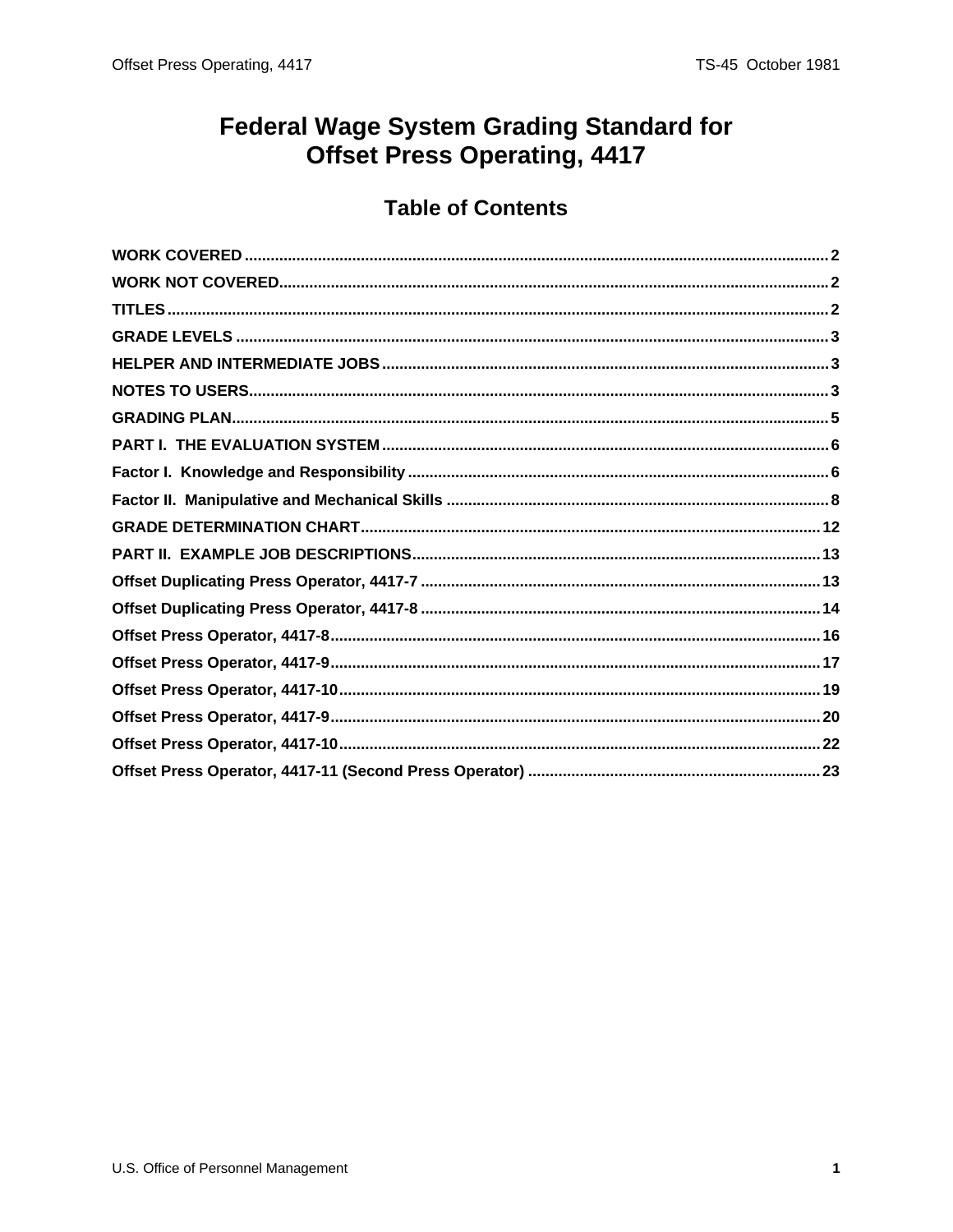# **WORK COVERED**

<span id="page-1-0"></span>This standard is to be used for grading all nonsupervisory work involved in the setup, adjustment, operation, and operator maintenance of offset printing presses to produce a variety of single-color, two-color and multicolor printed materials such as manuals, reports, handbooks, pamphlets, maps and charts, and medical atlases.

The work requires knowledge of offset press operations, techniques, and processes, and a practical understanding of the relationship between offset press operating and other offset reproduction processes.

# **WORK NOT COVERED**

This standard does not cover the following work:

- Make-ready, adjustment, and operation of platen presses, flatbed cylinder and rotary letterpresses, and gravure presses. (See [Letterpress Operating Series, 4406,](/fedclass/gshbkocc.pdf) and [Intaglio](/fedclass/gshbkocc.pdf)  [Press Operating Series, 4454.](/fedclass/gshbkocc.pdf))
- Setup, adjustment, and operation of sheet-fed duplicating equipment [small offset presses with a maximum sheet size not larger than 28 x 43 cm (11 x 17 inches)] to produce single-color line work when such work does not require masters or plates made from reusable contact negatives and/or positives prepared with a camera, the equipment is used in the same manner as copier/duplicating equipment, and the work is not part of a planned developmental or training program for offset press operators. Typically, such work is not performed where there are a substantial number of offset printing presses involved in a variety of printing operations. (See [Equipment Operator Series, GS-0350](/fedclass/gs0350.pdf))

# **TITLES**

Job graded by this standard that operate offset duplicating presses are to be titled *Offset Duplicating Press Operator*.

Job graded by this standard that operate offset printing presses are to be titled *Offset Press Operator*.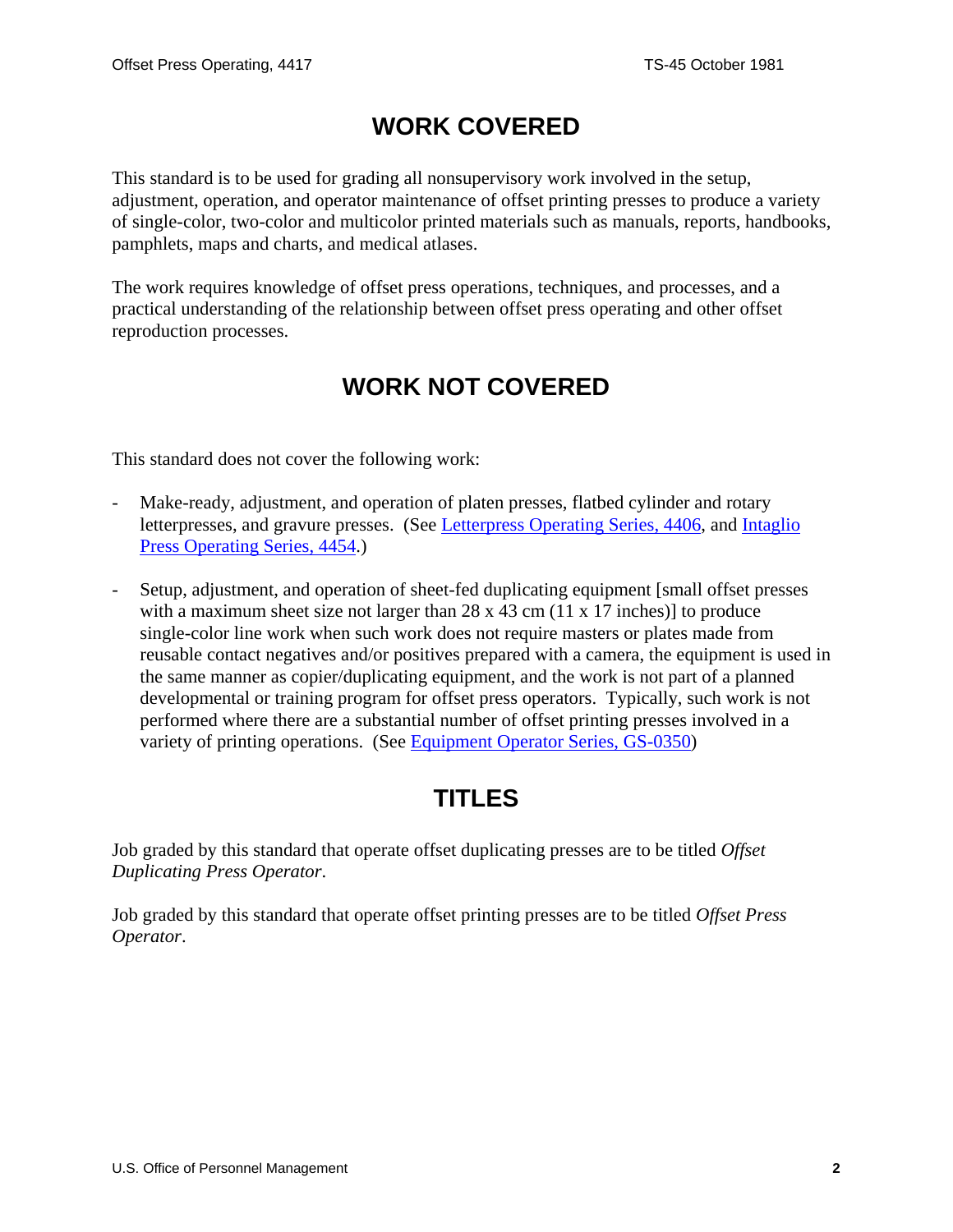# **GRADE LEVELS**

<span id="page-2-0"></span>This standard describes five levels of nonsupervisory work (grades 7, 8, 9, 10, and 11). Depending on the nature of the work performed, any one of these grade levels may represent the highest nonsupervisory level or full performance level of offset press operating work generally found in Federal printing facilities.

However, this standard does not describe all possible grades at which jobs may be established in this occupation, or in any way limit the authority of agencies to assign work or particular duties to positions. If jobs differ substantially from the levels of skill, knowledge, and other work requirements of the grades described in this standard, they may warrant grading either above or below these grades, based on the application of sound job grading principles.

# **HELPER AND INTERMEDIATE JOBS**

Under the Federal Wage System, the [Job Grading Standard for Trades Helper job](/fedclass/fwshelpr.pdf)s is used to grade helper jobs only in work situations in which the full performance level of nonsupervisory work is grade 9 or higher.

Similarly, the [standard for intermediate jobs](/fedclass/fwsintm.pdf) applies to jobs that are a part of a planned program of training and development of skills for advancement to a higher grade when the level of the target job is grade 9 or above. (In applying the Intermediate Job Grading Table, the grade to be used as the "journey level" is the grade of the full performance target job, as determined by application of this standard.)

# **NOTES TO USERS**

These presses are single-color, two-color, or multicolor presses, and some have the capability of printing both sides of the sheet through a single operation. Usually, each color on a multicolor press requires a separate complete printing unit (head) consisting of inking, plate, and impression mechanisms. For example, a two-color press would have two such units, and a five-color press would have five, etc. A perfecting press is one which prints both sides of the sheet in one pass through the press. Offset printing presses operate on the principle that grease and water repel one another. The actual printing process takes place in the following manner. An offset plate is attached to the plate cylinder. This cylinder rotates in contact with the dampening rollers, then the inking rollers. The dampeners wet the plate so the nonprinting area will repel ink (grease). The inked image is then transferred to the rubber blanket on the blanket cylinder. Paper is printed as it passes between the blanket and the impression cylinders.

Offset printing presses are generally designated according to sheet size, number of separate printing units, type of feed (i.e., web-fed, sheet-fed, or sheet-fed with a roll converter), and whether the press will print on one or both sides of the sheet through a single press operation.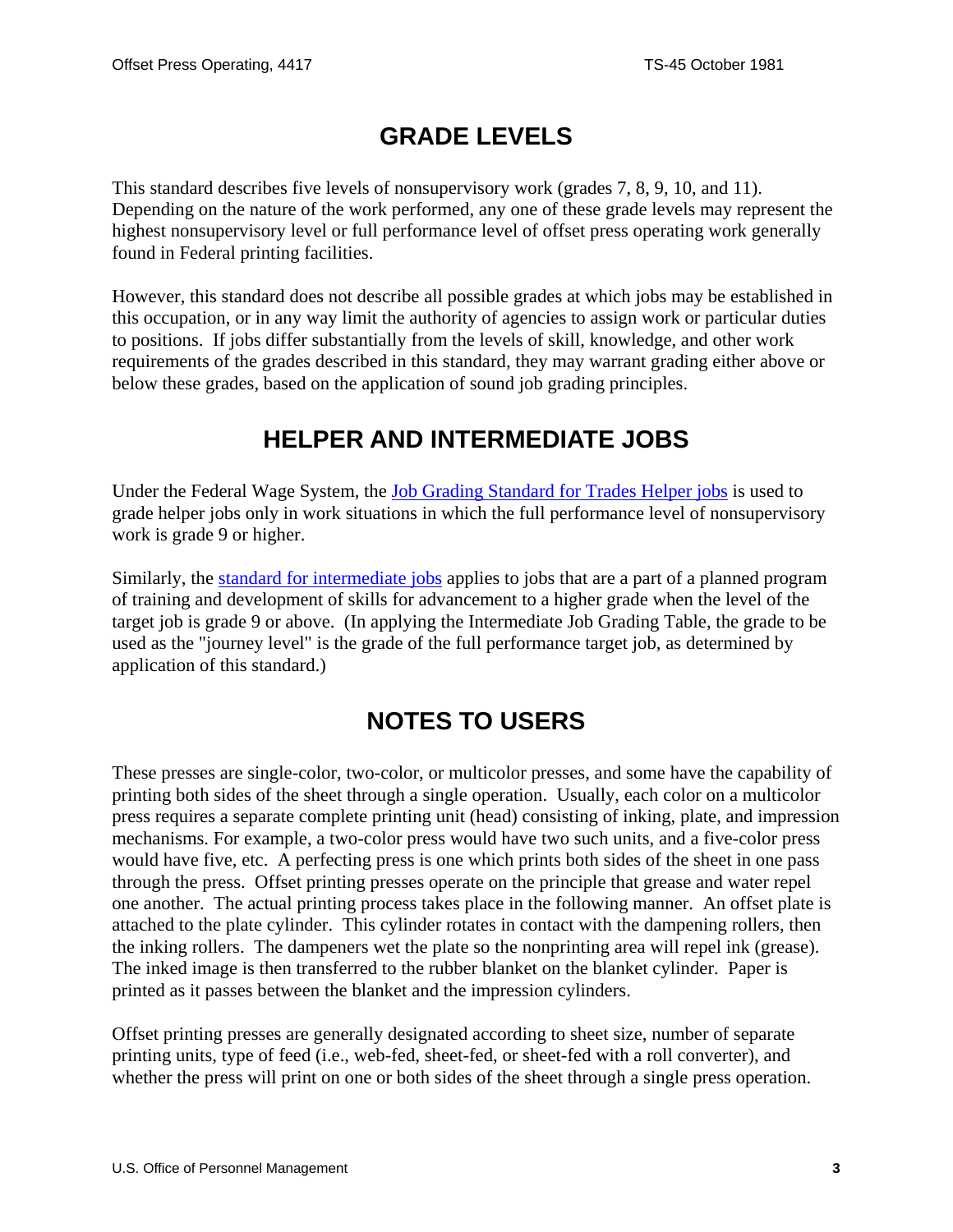The equipment is further categorized into two distinct groups, duplicating presses and offset presses.

Duplicating presses (duplicators) are primarily designed for simplified operation so that personnel with relatively little training could operate them satisfactorily. However, the principles behind the duplicating press are similar or exactly the same as those of the larger and more complex offset presses, and when operated by a skilled press operator can produce printed material comparable in terms of quality to the larger offset presses.

Duplicating equipment represents the majority of the printing presses operated within the Federal Wage System. These presses are generally simpler to operate in terms of setups, adjustments, and quick changeovers. The controls are less complicated and makeready requirements are simpler. Duplicating presses range in size from 25 x 38cm (10" x 15") to 35 x 50 cm (14" x 20"). However, some press equipment with a sheet size of  $38 \times 45$  cm  $(15" \times 18")$  or  $35 \times 50$  cm (14" x 20") may have complicated controls which are capable of precise adjustments. Equipment with these capabilities should be evaluated as an offset press and not as a duplicating press. Some duplicating presses are designed as tandem units, they have two printing units on the same frame and are serviced by the same feeding and delivery system. This arrangement is similar to that of a perfecter in that it permits printing on both sides of the sheet in a single operation. Some duplicating presses are equipped with automatic controls for operating the press and when fully equipped with these automatic features enable the operator to start, lower ink and water rollers, change plates, wash blanket, eject the master, and stop when the desired number of copies are produced, all from a central control panel. In addition, electrostatic platemakers and automatic sorters can be attached to some of these presses for greater efficiency. These in-line attachments may increase the complexity of the work; however, the increase in complexity would be minimal and would not affect the proper grade of the position.

Offset presses are designed to produce the full range of single-color, two-color, and multicolor offset printing. Single-color, two-color, and multicolor offset presses are similar in design and identical in function. Multicolor offset presses have three or more printing units serviced by the same feeding and delivery system. The inking and dampening systems on these presses are complex and capable of precise adjustments. For example, on duplicating presses, the adjustment of pressure between the plate cylinder and blanket cylinder can be adjusted by simply loosening a lock screw and adjusting a disc encircling the impression lever. On an offset press, the bearers or bands on the ends of the cylinders, roll in contact with each other and maintain correct separation between cylinder surfaces during printing. This makes it necessary to pack or underlay the plate with several sheets of paper or plastic (of precise thickness) to bring their surfaces into proper contact. This packing or underlay also may be adjusted to compensate for paper stretch caused by humidity of the press room, or if required, by transferring some of the packing from the plate cylinder to the blanket cylinder, the placement of the image can be altered. Generally, the ability to make precise adjustments is significant when the registration and/or color balance specifications of the job are critical.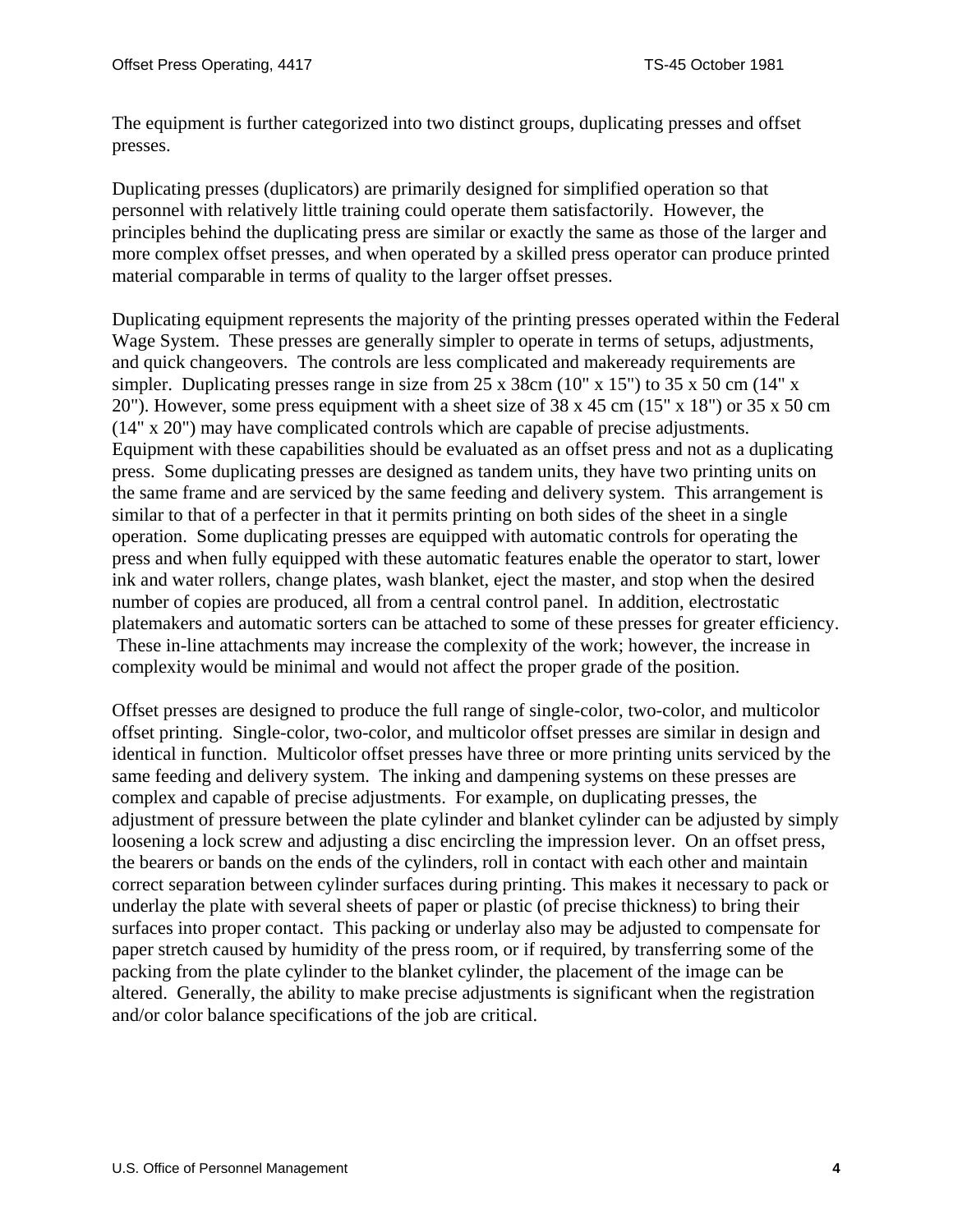<span id="page-4-0"></span>Work within this occupation is evaluated against two criteria. The first relates to the application of knowledge and responsibility in offset printing. This involves such things as inks, color, registration, trapping, etc. The second relates to the manipulative and mechanical skills involved in the operation of an offset printing press. Although both criteria contribute to make up the offset press operator job, they are not of equal value. Of the two criteria, the press operating knowledge and the responsibility required are more significant and contribute more to the final grade of the offset press operator. The manipulative and mechanical skills are best indicated by the complexity of the work and by the category and size of offset press. Both criteria interact with one another. In most instances a higher level requirement in knowledge and responsibility is associated with a higher level requirement in the other criteria which is reflected in the grade level of the job. For example, a requirement to print sharp and clear halftones (photographs) requires the press operator to make certain decisions concerning the mountain solution, ink coverage, and pressure between cylinders. In addition, it will also require finer mechanical adjustments to the press (rate and extent of ink flow, water flow, cylinder adjustments for proper squeeze pressure), etc. The mechanical or press operating aspects of the occupation is clearly visible, while the application of knowledge is for the most part mental and can only be indirectly observed by evaluating the printed product.

Grade level determinations for jobs involved in the operation of offset printing presses are to be assessed on the basis of criteria contained in the Grading Plan section of this standard. Grade determinations are not based solely on the aspects and/or complexities of press equipment such as sheet size capacity, number of individual printing (units) heads, or the capability to print on both sides of a sheet during a single operation (perfecter or tandem). Consequently, the operation of a multicolor, perfecting, or tandem press is not in itself a grade determining factor.

The grade level criteria contained in this standard apply directly to those positions involved in the operation of sheet-fed offset printing presses.

# **GRADING PLAN**

This standard is divided into two parts, Part I, The Evaluation System; and Part II, Example Job Descriptions. Part I provides guidance on the use of two factors and a grade determination chart to convert the factors into grade levels. The two factors are:

Factor I: Knowledge and Responsibility.

Factor II: Manipulative and Mechanical Skills.

Factor I consists of knowledge and responsibility. Of the two, knowledge must be evaluated indirectly since its application is through a mental process. It is not directly observable; it must be observed indirectly through an evaluation of the complexity and quality of the printed product. Factor I is divided into three levels: Level I --press operating jobs that are limited in terms of the scope of knowledge and responsibility necessary to produce printed materials at an acceptable level of quality; Level II -- press operating jobs that are broader in their scope of knowledge and responsibility and produce printed materials at high levels of quality; Level III --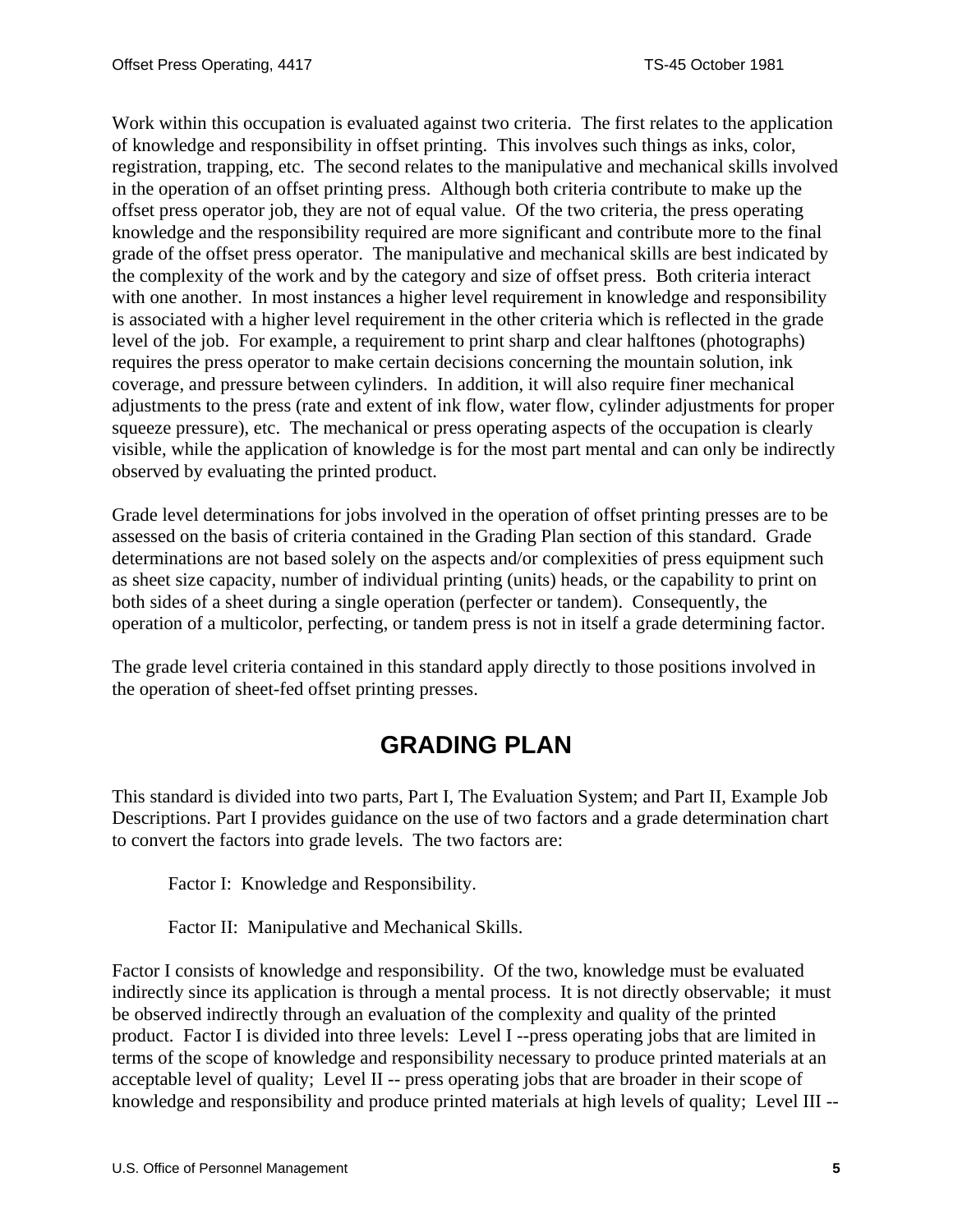<span id="page-5-0"></span>press operating jobs which require the broadest scope of knowledge and responsibility and produce a variety of printed materials at the highest levels of quality.

Factor II consists of the manipulative and mechanical skills involved in the operation of offset printing presses which may range from simple to complex in terms of their setup, adjustment, and operating complexity. These skills relate directly to corresponding levels under Factor I of the evaluation system and, to a lesser extent, the category and sheet size capacity of the press. Factor II is divided into three levels: Levels A through C are described separately according to category and size of equipment.

The working conditions and/or physical effort involved in offset press operating jobs may affect press operator jobs only if they differ substantially from those conditions as described in the example job descriptions.

For the purposes of this standard, the first press operator on a five color press who, as a regular and recurring part of his or her job, leads three or more employees as a crew in the operation of the press is to be titled and evaluated as a leader. The second press operator on a five-color press represents the "full performance" work level and serves as the basis for evaluating the leader job on the press.

Part II provides guidance by presenting several example job descriptions that are illustrative of various full-performance levels in press operations and are correctly graded through the application of the two factors outlined in Part I. These examples are illustrative of typical press operating jobs found in various agencies and are presented as work examples for grading guidance alone. The examples do not in any way suggest or limit the authority of agencies to assign work or particular duties to jobs.

# **PART I. THE EVALUATION SYSTEM Factor I. Knowledge and Responsibility**

The first step is to determine which of the following levels of knowledge and responsibility is representative of the offset press operating job being evaluated in relation to the complexity and quality of work involved in certain printing processes.

*Level I*: The work requires a practical knowledge of various standardized setups, adjustments, maintenance, and operating procedures necessary to produce large solids, screen tints, halftones, line work and other similar single and two-color work with tolerances which may vary from loose (no registration) to visually close registration requirements (not requiring optical measurement) and good margin alignment on work which is "backed-up." In addition, the work requires the press operator to make decisions and take corrective action regarding the ink and water balance, cylinder pressure; sharpness of halftones, uniformity of color in large solids and screen tints, and registration and alignment requirements. The work is performed independently and is reviewed upon completion for adherence to job specifications and requirements.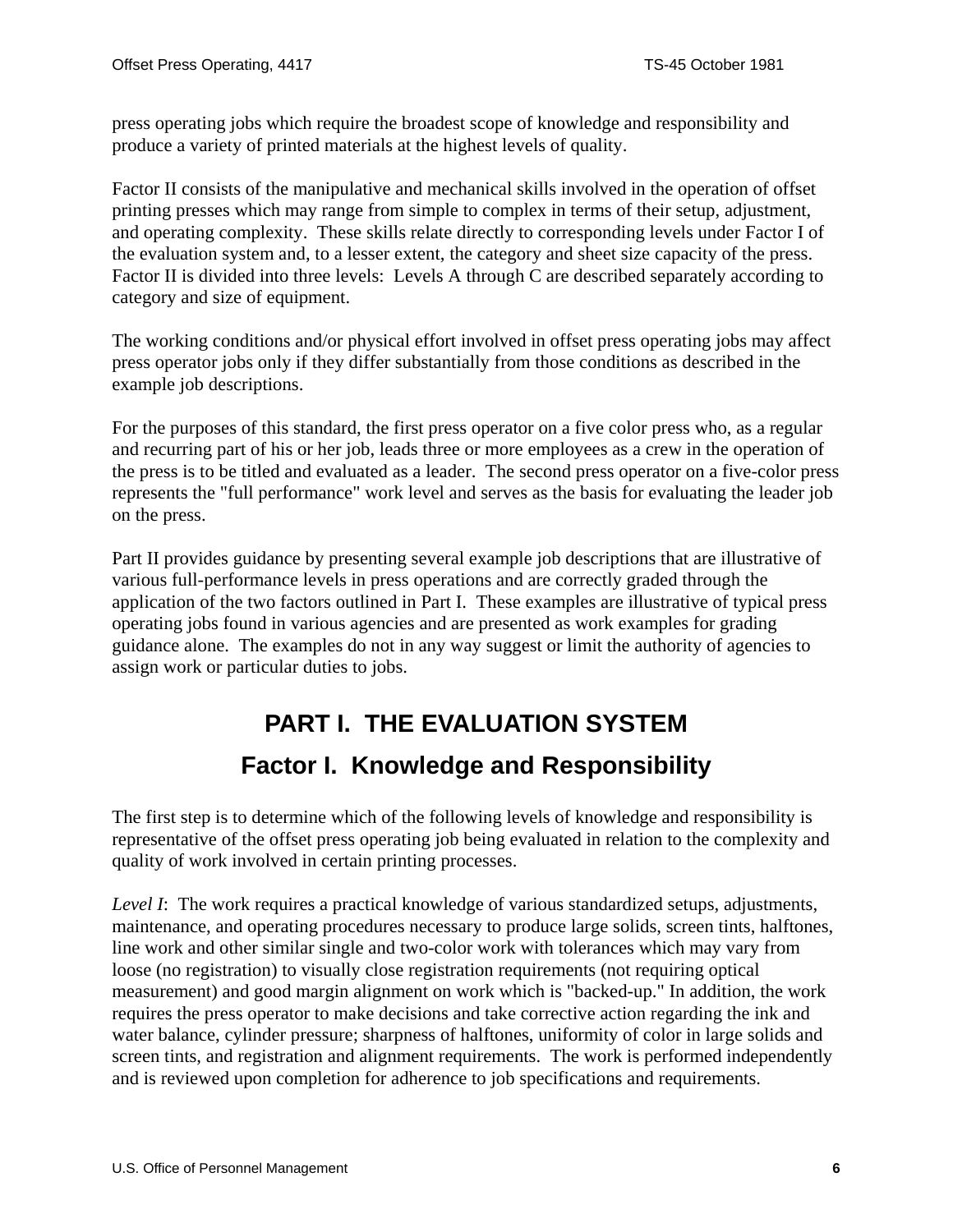Examples of press operating jobs which require this level of knowledge and responsibility include:

- 1. Offset Duplicating Press Operator (see example [job description No. 1](#page-12-0)).
- 2. Offset Press Operator (see example [job description No. 3](#page-15-0)).
- 3. Offset Press Operator (see example [job description No. 6](#page-19-0)).

*Level II:* Work at this level requires a thorough knowledge of a variety of techniques employed in setups, adjustments, operations, and maintenance procedures to produce single-color, two-color, and multicolor work which includes line work, large solids, screen tints, halftones, and duotones with registration requirements which vary from close (not requiring optical measurement) to hairline registration (plus or minus .008 cm (003 inch) and good margin alignment on "backup" work. Also, the work requires that the offset press operator be responsible for the independent setup, adjustment, operation, and operational maintenance of the press, including uniformity of color in large solids, screen tints, and color balance in multicolor work, sharpness and clarity of halftones, and quality and registration requirements. The completed work is reviewed to assure that specific objectives such as quality and registration requirements have been achieved in compliance with instructions and established practices.

Examples of press operating jobs which require this level of knowledge and responsibility include:

- 1. Offset Duplicating Press Operator (see example [job description No. 2](#page-13-0)).
- 2. Offset Press Operator (see example [job description No. 4](#page-16-0)).
- 3. Offset Press Operator (see example [job description No. 7](#page-21-0)).

*Level III* Work at this level requires a comprehensive knowledge of a wide variety of techniques employed in offset press setups, adjustments, and operating procedures to produce multicolor and process color work which includes line, large solids, screen tints, and various halftones with critical color values and registration requirements ranging from hairline (plus or minus .008 cm (.003 inch) to critical tolerances (plus or minus .003 cm ( .001 inch or finer). In addition, work at this level requires the offset press operator to be responsible for the independent setup, makeready, operation, operational maintenance, uniformity of color in halftones, solids and screen tints, precise color values (i.e., precise color values established and maintained through the use of an exact measuring instrument such as a reflective densitometer), sequence of colors to be printed, and registration and quality requirements. Completed work is checked for compliance with instructions, specification requirements, and trade practices.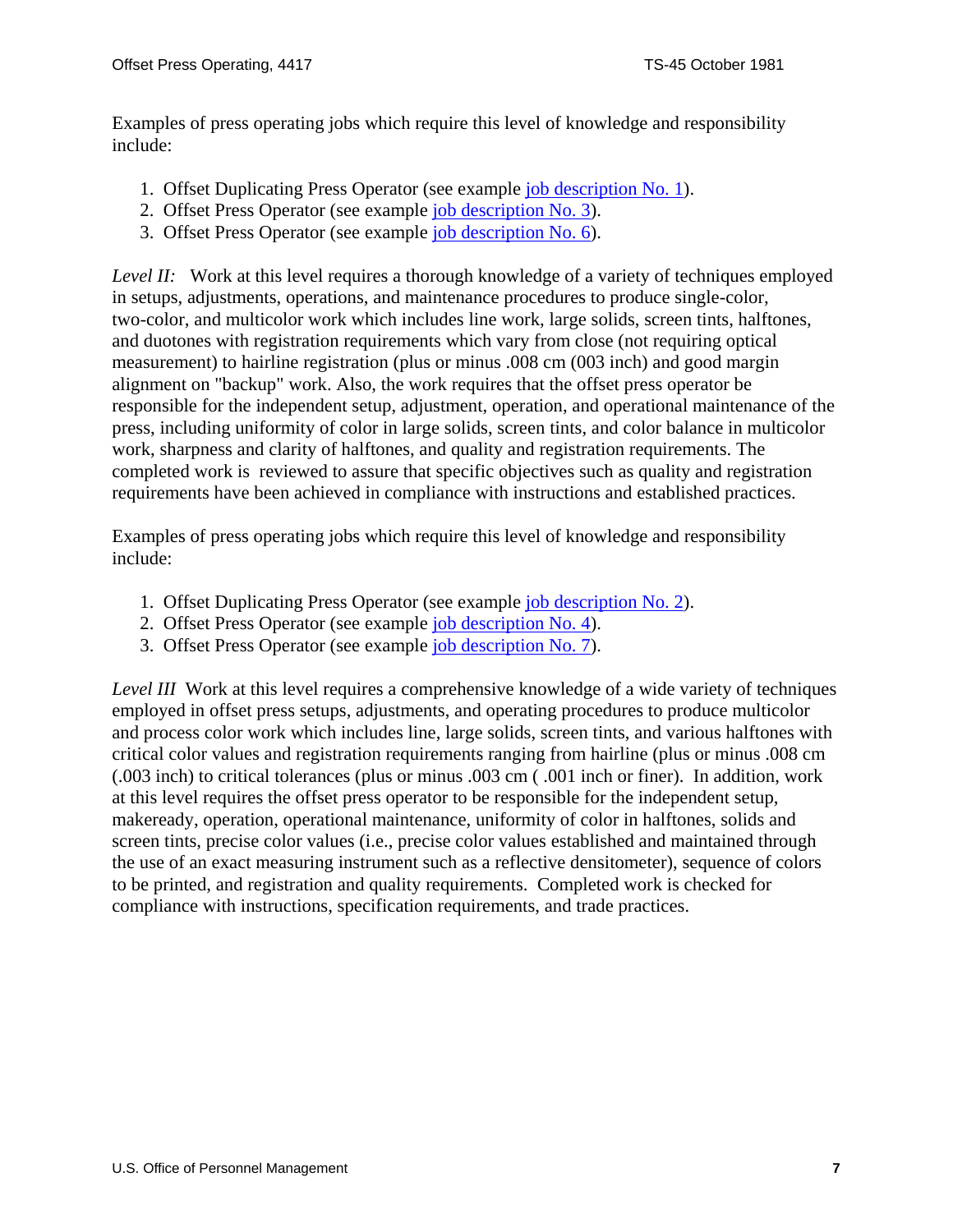<span id="page-7-0"></span>Examples of press operating jobs which require this level of know edge and responsibility include:

- 1. Offset Press Operator (see example [job description No. 5](#page-18-0)).
- 2. Offset Press Operator (see example [job description No. 8](#page-22-0)).

(See [Digest Vol. 7](http://www.opm.gov/classapp/digests/digest07.pdf) for additional guidance on crediting Level III.)

# **Factor II. Manipulative and Mechanical Skills**

The next step is to determine the degree of manipulative and mechanical skill required by the job in relationship to the size of the offset press and the complexity/quality of the printed product being produced. The different degrees of manipulative and mechanical skill are expressed in terms of the maximum sheet size capacity of the particular press operated and specific sublevels which relate the manipulative and mechanical skill to the complexity/quality level of the printed products produced.

*Degree A.* Equipment operated in this category are collectively referred to as "offset duplicating" presses." The equipment is characterized by single lever operation and/or cylinder adjustment by dial or automatically without capability for packing (underlay) of blankets and precise variation of cylinder pressures. The typical range of maximum sheet sizes for equipment in this category is 25 x 38 cm (10", x 15") through 28 x 43 cm (11" x 17") and under certain circumstances 38 x 61 cm (15" x 18") and 35 x 50 cm (14" x 20") if the equipment lacks the capability for precise variation of cylinder pressure as described above.

*Degree A(I)*. The manipulative and mechanical skill required at this degree relate directly to the knowledge requirements under Level I of Factor I. The complexity/quality of the work produced requires that the offset duplicating press operator must be skilled in a variety of manipulative and mechanical procedures necessary to independently perform standardized setups, adjustments, and operating procedures on the equipment operated to produce single-and two-color work which include large solids, screen tints, line, and halftones with loose (no registration) to visually close registration requirements (requiring no optical measurement) and accurate margin alignment on work which is perfected or "backed-up" (printed on both sides in a single or double pass through the press). The operator must be skilled in making major adjustments in running different jobs, sheet sizes, and paper stock. The work at this level requires that the operator be skilled in the manipulation (approximate settings) of the press controls and adjustments (e.g., guides, forward rollers, cylinder adjustments, inking and dampening units, and plate adjustments) to insure that quality and registration requirements are met. In addition, the operator must be skilled in the routine maintenance (e.g., cleanup, lubrication, cleaning roller and blankets, replacement of blankets and dampening covers) and the minor repairs (e.g., replacing ductor rollers, form rollers and inking distributor rollers).

*Degree A(II)*. The manipulative and mechanical skill required at this degree relate directly to the knowledge requirement under Level II of Factor I. The complexity/quality of the work produced requires that the offset duplicating press operator must be skilled in a variety of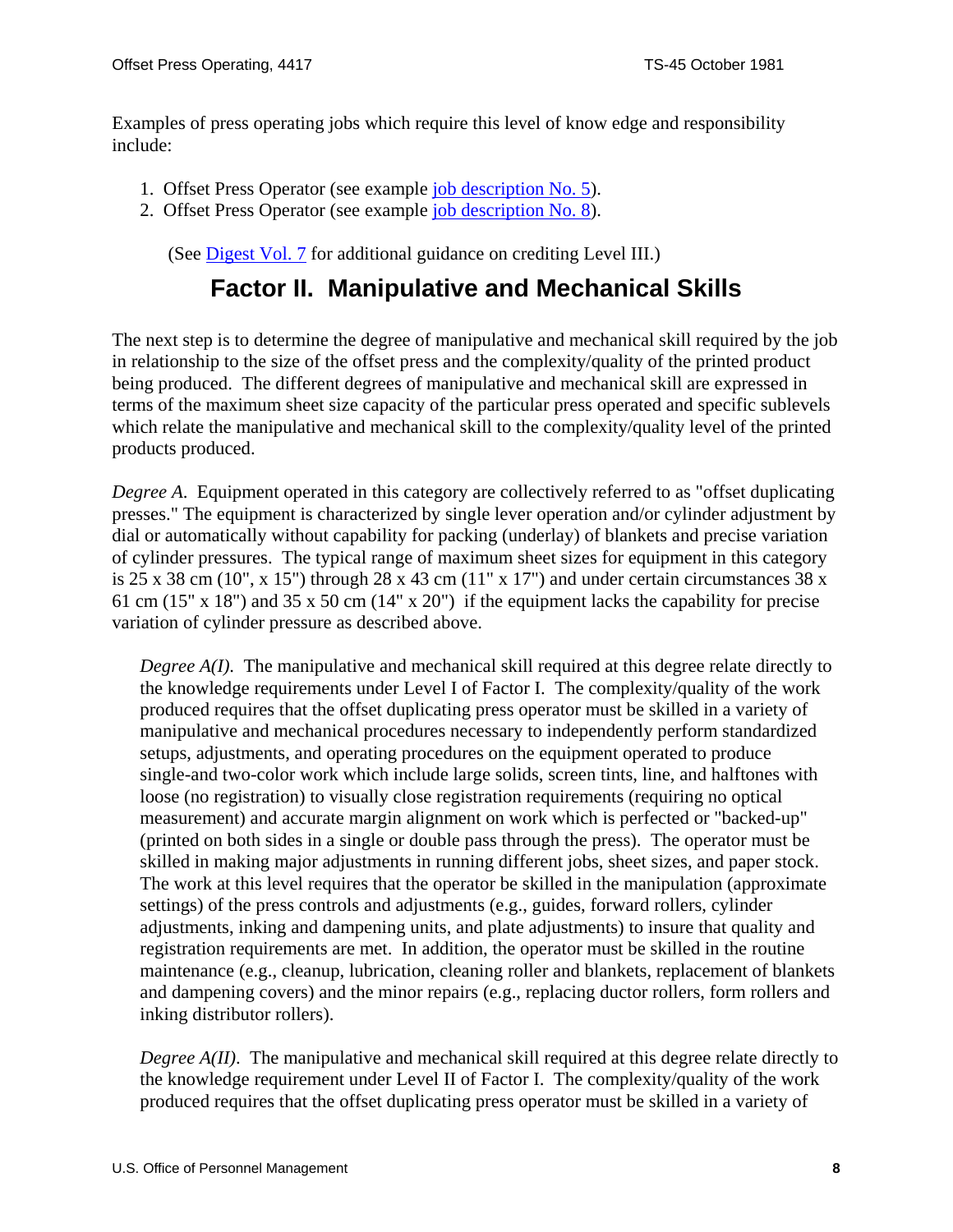difficult manipulative and mechanical procedures necessary to independently perform standardized setups, adjustments, and operations on the equipment operated to produce single-color, two-color, and multicolor work which include large solids, screen tints and symbols, line, duotones, and halftones with tolerances ranging from visually close (not requiring optical measurement) to hairline (plus or minus .008 cm (.003 inch) registration requirements and accurate margin alignment on work which is "backed-up" (printed on both sides in a single or double pass though the press). The operator must be skilled in making adjustments in running different jobs, sheet sizes, and paper stock. The work performed at this level requires that the press operator be skilled in difficult manipulations (precise settings) of the press controls, settings and adjustments (e.g., front and side guides, forward rollers, cylinder pressure adjustments, inking and dampening units, and plate adjustments) to ensure that color consistency, quality, and registration requirements are met and maintained. In addition, the operator must be skilled in the maintenance and minor repairs of the equipment as indicated in Degree A(I).

*Degree B.* Offset printing presses in this category typically have a maximum sheet size capacity ranging from 43 x 55 (17" x 22") through 63 x 98 cm (25" x 39"). In addition, smaller presses [e.g., 35 x 50 cm (14" x 20")] that have and use the capability for precise variation of cylinder pressure as described in Degree A are included in this category.

*Degree B(I).* The manipulative and mechanical skill required in the operation of equipment at this degree relate directly to the knowledge requirements under Level I of Factor I. The complexity/quality of the material printed require that the offset press operator must be skilled in a variety of manipulative and mechanical procedures to perform standardized setups, adjustments, and operations on the equipment operated to produce single- and two-color work which include large solids, screen tints, line, and halftones with tolerances ranging from loose (no registration) to visually close (not requiring optical measurement) registration requirements and accurate margin alignment on work which is perfected or "backed-up" (printed on both sides through a single or double pass through the press). The press operator must be skilled in making major adjustments in running different jobs, sheet sizes, and paper stock (e.g., setting cylinder pressures, packing the plate cylinder(s) and adjusting the inking and dampening systems, and feedboard mechanism). The press operator must be skilled in the manipulation (approximate settings) of the press controls and adjustments (e.g., ink locks, guides, impression cylinder grippers, ink rollers, dampeners, timing the sheet to the front guides) to insure that the quality and registration requirements are met. In addition, the press operator must be skilled in the routine operational maintenance and minor repairs on the press equipment operated (e.g., daily cleanup, scheduled lubrication, cleaning and/or replacement of blankets and dampening covers; replacing ductor rollers, and conveyor tapes).

*DegreeB(II)*. The manipulative and mechanical skill required at this degree relate directly to the knowledge requirement under Level II of Factor I. The complexity/quality of the work produced at this level require the offset press operator be skilled in a variety of difficult manipulative and mechanical procedures necessary to perform set ups and adjustments on the offset press to produce single-color, two-color, and multicolor work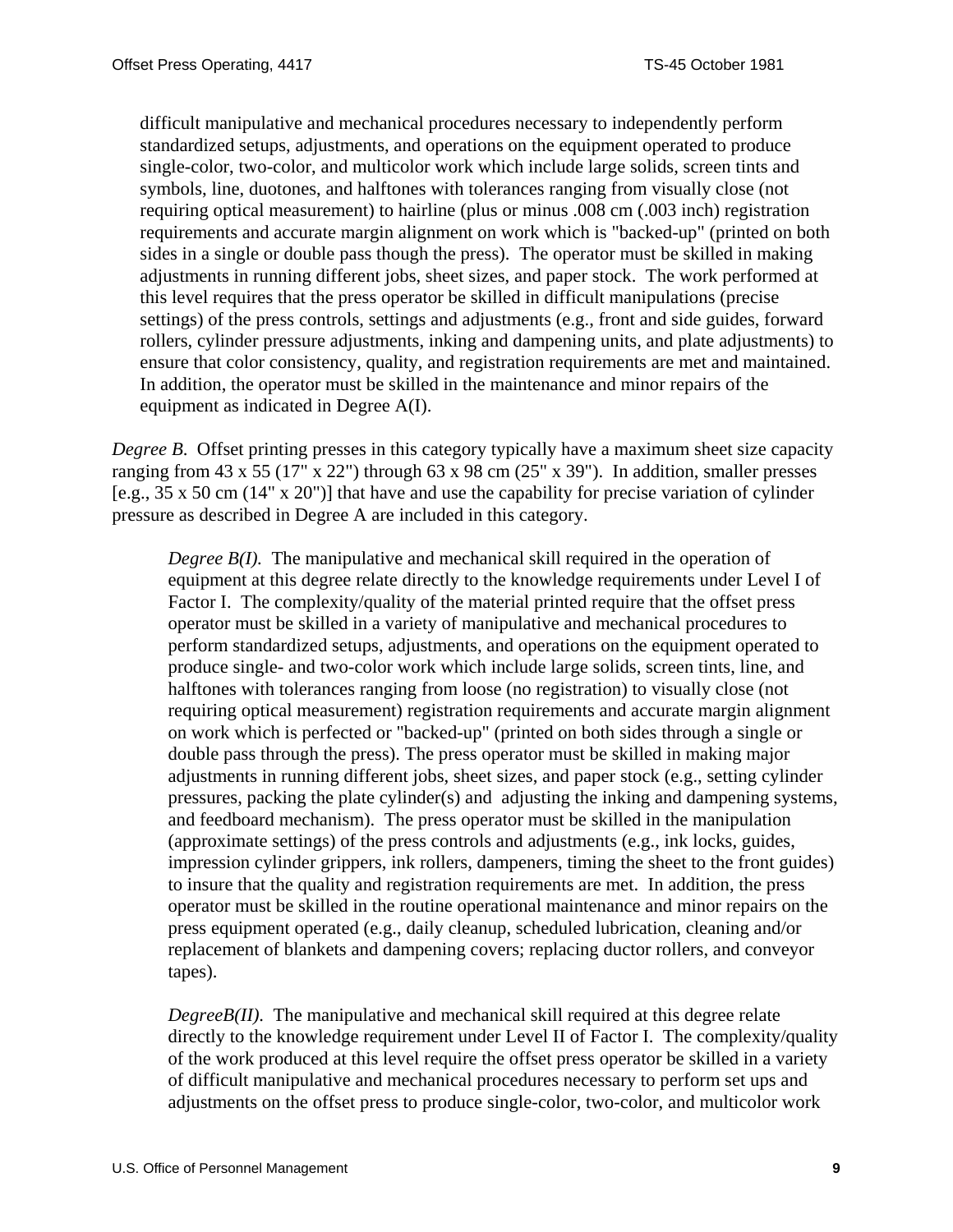which includes large solids, screen tints and symbols, duotones, line, and halftones with tolerances ranging from visually close (not requiring optical measurement) to hairline [plus or minus .008 cm (.003 inch)] registration requirements and accurate margin alignment on work which is "backed-up" (printed on both sides in a single or double pass through the press). The operator must be skilled in making major adjustments on the press (e.g., to the cylinders, ink, dampener, feeder and delivery mechanisms) to run different jobs, sheet sizes, and paper stock. The work performed at this level requires that the press operator be skilled in making a variety of difficult manipulations (precise settings) of the press controls, settings and adjustments (e.g., timing the sheet to the front guide, adjusting the front and side guides, packing, inking and dampening units) to insure that the color consistency, quality, and registration requirements are met and maintained. In addition, the press operator must be skilled in the routine operational maintenance and minor repairs to the press equipment operated (e.g., daily cleanup, scheduled lubrications, cleaning and/or replacement of blankets and dampening covers, replacing ductor rollers, form rollers, and conveyor tapes).

*Degree B (III)*. The manipulative and mechanical skill required at this degree relate directly to the knowledge requirement under Level Ill of Factor I. The complexity/quality of the work printed at this level require that the offset press operator be skilled in a wide variety of complex manipulative and mechanical techniques necessary to perform set ups and adjustments on the press to produce single-color, two-color, and multicolor (four-color process and/or nonprocess) work which include large solids, screen tints and symbols, line and halftones with tolerances ranging from hairline [plus or minus .008 cm (.003 inch)] to critical [e.g., plus or minus .003 cm (.001 inch) or finer] registration requirements and accurate margin alignment on work which is "backed-up" (i.e., printed on both sides in a single or double pass through the press). The press operator must be skilled in making major adjustments on the press (e.g., to the cylinders, ink, dampener, feeder and delivery mechanisms) to run different jobs, inks, sheet sizes, and paper stock. The work performed at this level requires that the press operator be skilled in making complex manipulations (more exacting and precise settings) of the press controls, settings, and adjustments (e.g., adjusting head stops, or front guides, inking and dampening units, timing the sheet to the front guide) to insure that the critical color, quality, and registration requirements are met and maintained. In addition, the press operator must be skilled in the routine operational maintenance and minor repairs to the press (e.g., daily cleanup, scheduled lubrication, cleaning and/or replacement of blankets and dampening covers, replacing ductor rollers, form rollers, conveyor tapes, and belts).

*Degree C*. Offset printing presses in this category have a maximum sheet size capacity ranging from 85 x 110 cm (34" x 44") through 108 x 150 cm (43" x 60") and larger. The equipment in this category is extremely large in comparison with the equipment in degree A or B. Consequently, the size of the equipment and the number of individual printing heads (i.e., two-, three-, and five-color presses) may require other worker(s) in addition to a "full performance" level offset press operator.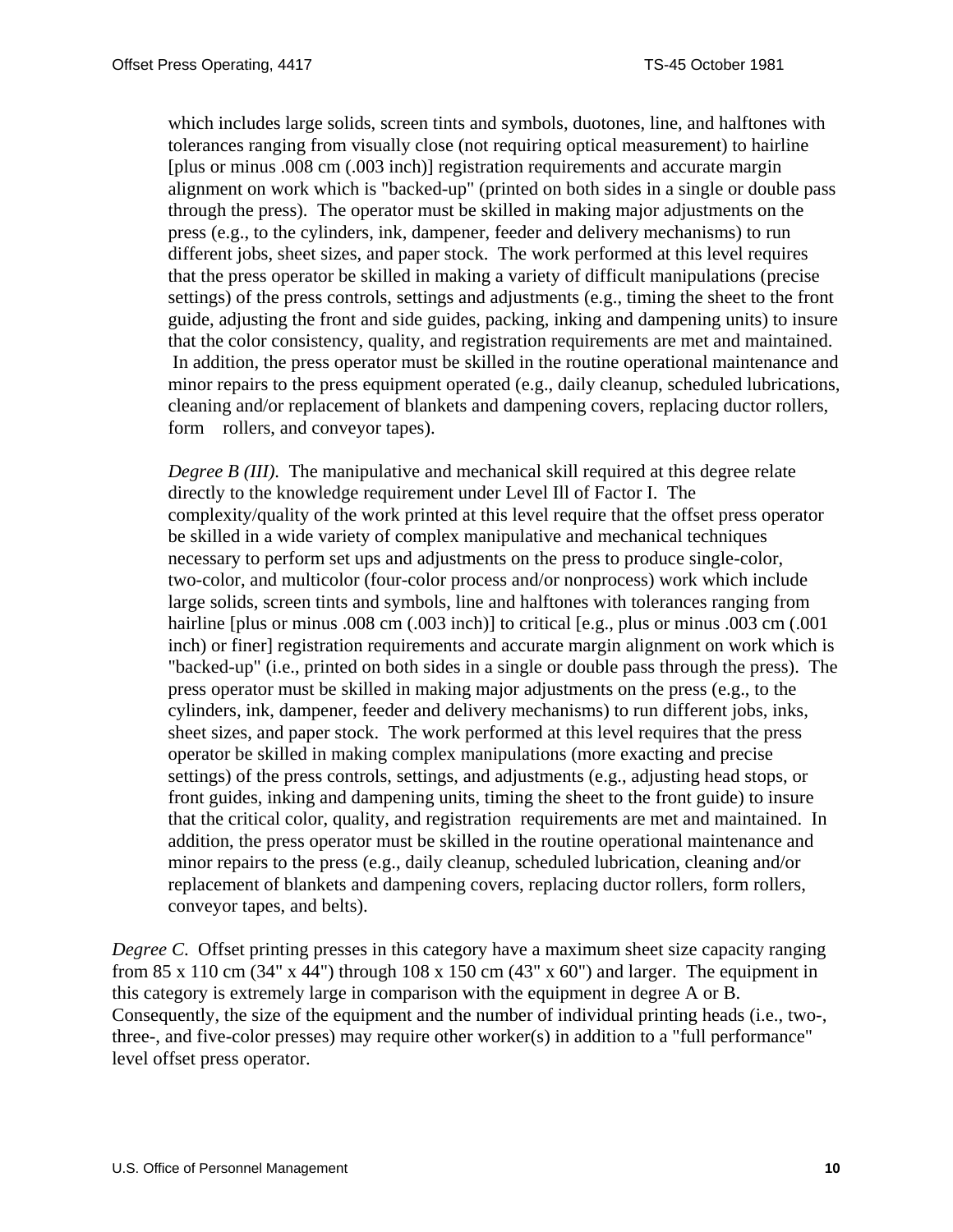*Degree C(I)*. The manipulative and mechanical skill required in the operation of equipment at this degree relate directly to the knowledge requirements under Level I of Factor I. The complexity/quality of the material printed require that the offset press operator must be skilled in a variety of manipulative and mechanical procedures to perform standardized set ups, adjustments, and operations on the equipment operated to produce single- and two-color work which include large solids, screen tints and symbols, line, and halftones with tolerances ranging from loose (no registration) to visually close (not requiring optical measurement) registration requirements and accurate margin alignment or work which is "backed-up" (i.e., printed on both sides through a single or double pass through the printing press). The press operator must be skilled in making major adjustments in running different jobs, sheet sizes, and paper stock (e.g., setting cylinder pressures, packing blanket and plate cylinders, adjusting ink, dampening, and feedboard mechanisms). The press operator must be skilled in the manipulation and settings of the press controls and adjustments (e.g., ink locks, water stops, guides, cylinder grippers, inking and dampening rollers, paper buckle, and timing mechanisms) to insure that the quality and registration requirements are met and maintained. In addition, the press operator must be skilled in the routine operational maintenance and minor repairs on the press equipment operated (e.g., daily clean up, scheduled lubrication, cleaning and/or replacement of blankets and dampening covers, ductor and form rollers).

*Degree C(II).* The manipulative and mechanical skill required at this degree relate directly to the knowledge requirement under Level II of Factor I. The complexity/quality of the work produced at this level requires the offset press operator be skilled in a variety of difficult manipulative and mechanical procedures necessary to perform setups and adjustments on the offset press to produce single-, two-color, and multicolor work which includes large solids, screen tints and symbols, line and halftones with registration tolerances ranging from visually close (not requiring optical measurement) to hairline [plus or minus .008 cm (.003 inch)] and accurate margin alignment on work which is >backed-up" (i.e., printed on both sides in a single or double pass through the press). The operator must be skilled in making major adjustments on the press in running different jobs, sheet sizes, and paper stock (e.g., setting precise cylinder pressures through packing the blanket and/or plate cylinders, adjusting the inking system and feedboard settings). The work performed at this level requires that the press operator be skilled in making a variety of difficult manipulations (precise settings) of the press controls, settings, and adjustments (e.g., setting up separator for running board, timing the sheet to the front stops, adjusting side guides, inking and dampening systems) to insure that the color consistency, quality, and registration requirements are met and maintained. In addition, the press operator must be skilled in the routine operational maintenance and minor repairs to the press equipment operated (e.g., daily lubrication, cleaning and/or replacement of blankets and dampening covers, replacing ductor rollers, form rollers, and conveyor tapes).

*Degree C(III).* The manipulative and mechanical skill required at this degree relate directly to the knowledge requirement under Level III of Factor I. The Complexity/quality of the work printed at this level require that the offset press operator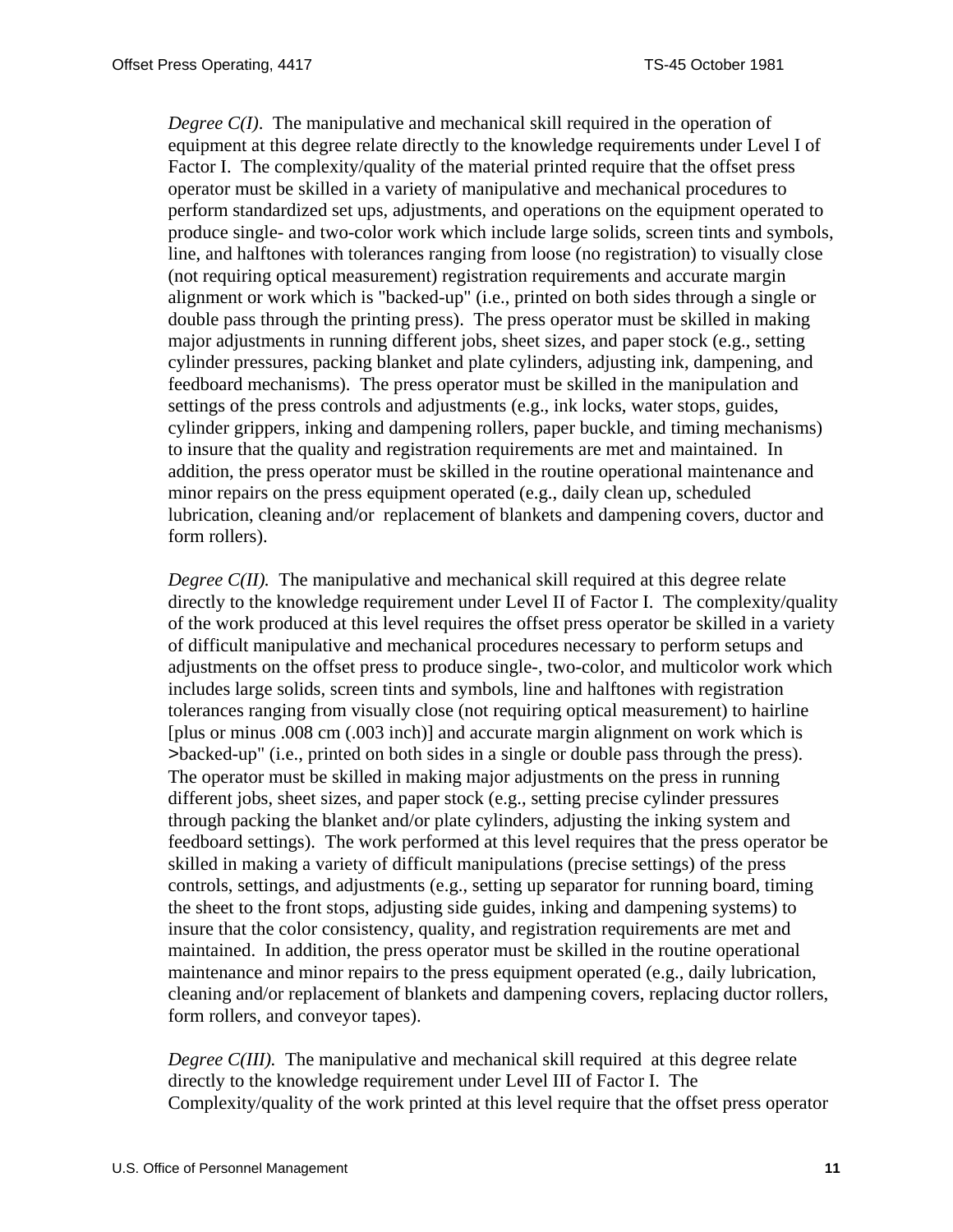<span id="page-11-0"></span>be skilled in a wide variety of complex manipulative and mechanical techniques necessary to perform very precise and exact setups and adjustments on the press to produce single-, two-color, and multicolor (four color process and/or nonprocess) work which includes large solids, screen tints and symbols, line and halftones with registration tolerances ranging from hairline (plus or minus .003 inch) to critical (plus or minus .001 inch or finer) and accurate margin alignment on work which is "backed-up" (i.e., printed on both sides in a single or double pass through the press). The press operator must be skilled in making major adjustments on the press (e.g., in running different jobs, sheet sizes, and paper stock), setting very precise cylinder pressures through packing the blanket and/or plate cylinders, repositioning or changing strippers, adjusting inking and dampening systems, and resetting feedboard). The work performed at this level requires that the press operator be skilled in making complex manipulations (more exacting and precise settings) of the press controls, settings, and adjustments (e.g., flushing front stops, adjusting head stops or front guides, timing the sheet to the front stops, adjusting side guides and the pressure on feed rolls) to ensure that critical color consistency (balance), quality, and registration requirements are met and maintained. In addition, the press operator must be skilled in the routine operational maintenance and minor repairs to the press (e.g., daily cleanup, scheduled lubrication, cleaning and/or replacement of blankets and dampening covers, replacing rollers, and conveyor tapes).

# **GRADE DETERMINATION CHART**

After determining the proper level of knowledge and responsibility under Factor I, and the corresponding degree of manipulative and mechanical skills under Factor II, use the grade determination chart on the following page to arrive at the appropriate grade level for the job.

|                                                | <b>Factor One</b><br><b>Level of Knowledge and Responsibility</b> |           |             |              |
|------------------------------------------------|-------------------------------------------------------------------|-----------|-------------|--------------|
|                                                |                                                                   |           | П           | Ш            |
| <b>Factor Two</b>                              | $\mathsf{C}$                                                      | 9<br>C(I) | 10<br>C(II) | 11<br>C(III) |
| <b>Degree of</b><br><b>Manipulative</b><br>and | B                                                                 | 8<br>B(I) | 9<br>B(II)  | 10<br>B(III) |
| <b>Mechanical</b><br>Skill                     | A                                                                 | A(1)      | A(II        |              |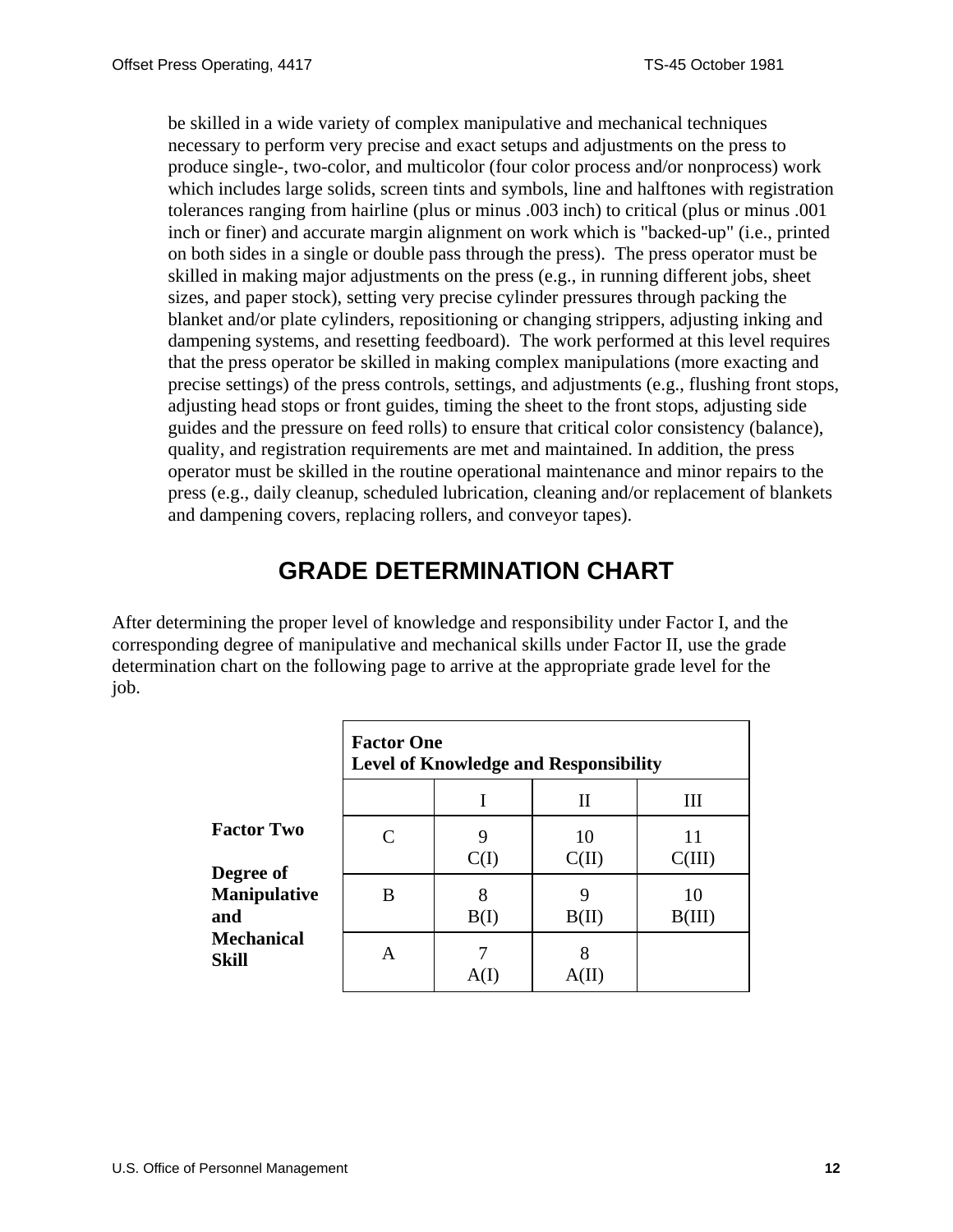# <span id="page-12-0"></span>**PART II. EXAMPLE JOB DESCRIPTIONS**

#### *EXAMPLE JOB DESCRIPTION NO. 1*

# **Offset Duplicating Press Operator, 4417-7**

#### *Duties*

Sets up, adjusts, operates, and maintains an automated tandem offset duplicating press [28 x 43 cm (11" x 17") maximum sheet size] with an in-line sorter to print single- and two-color work which typically include large solids, screen tints, line, and halftones, with tolerances ranging from loose to visually close registration requirements (e.g., multiple page documents, forms, letter heads, notices, graphs, and instructional materials).

#### *Skill and Knowledge*

Determines press setup by reviewing the work order for the size and type of paper required; color of ink(s) to be used, and if printing is required on both sides of the sheet. Lays out job by separating plates or masters in proper sequence of backs and fronts and single pages, and then mounts the plates or masters in proper position and sequence. Loads paper feeder with specified paper stock and adjusts paper feeder, feed board, and in-line sorter to sort and collate the printed pages. Determines the proper fountain solution and ink required for the kind of plates or masters on the work to be run. Adjusts cylinders and regulates ink flow for roller coverage, and regulates flow of fountain solution to obtain proper ink/water balance. Operates the press to determine that the printing is centered, margins are straight, and that quality of the copy is acceptable. Makes necessary adjustments to improve the paper teed and travel, straightness of margins, centering of copy, and registration tolerances on overprints and two-color jobs.

Maintains constant attention during the operation of the equipment to prevent wrinkling or jamming of paper and to maintain the quality of the impression. Performs daily maintenance on the equipment such as cleanup of the duplicator and sorter; oiling or greasing of moving parts; tightening or replacement of bolts, and removal, cleaning, and replacement of rollers and blankets.

#### *Responsibility*

The operator is under the general supervision of a foreman who makes assignments in the form of written work orders or oral instructions. The operator is responsible for the independent setup, adjustment, operation, and operational maintenance of the equipment, and the quality of the printed material (i.e., halftones and letters must be clear, ink tones and large solids must be uniform and consistent, and registration requirements must be maintained). Completed work is occasionally spot checked for compliance with work order requirements.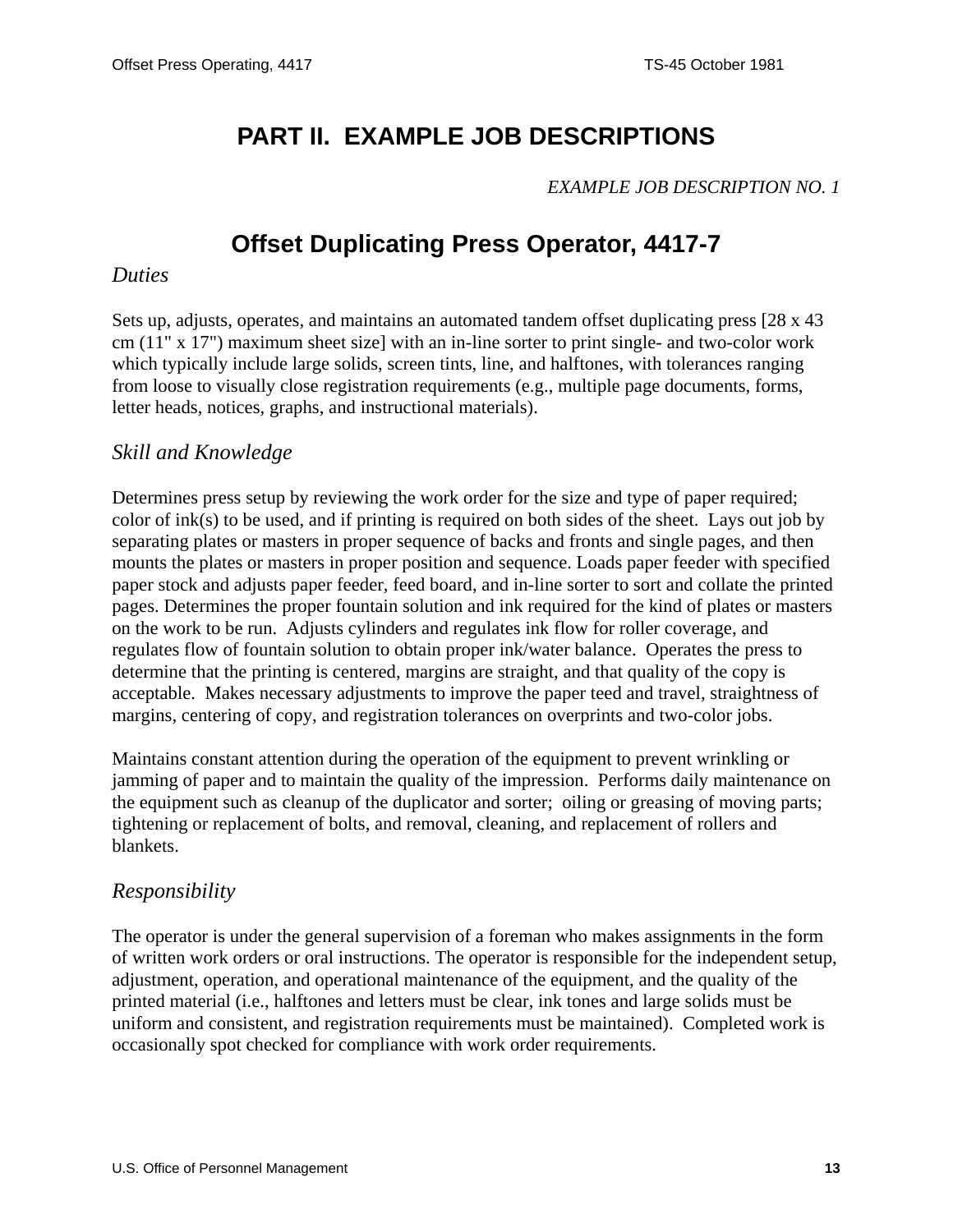# <span id="page-13-0"></span>*Physical Effort*

The operator stands, stoops, crouches, kneels, stretches, and bends while operating the duplicator and performing operational maintenance. Lifts and carries moderately heavy 18 kilograms (40 pounds) loads of paper and printing supplies. Work requires good hand and eye coordination to make adjustments during press operations.

### *Working Conditions*

The work is performed indoors with adequate heat, light, and ventilation. The operator is exposed to skin irritations from chemical solutions and inks used in press operations, cuts and bruises to fingers during press operations, and silage from inks, chemicals, and grease. In addition, the operator is exposed to noises and unpleasant odors normally associated with press operations.

#### *Factor Selection*

Knowledge and Responsibility -- Level I Manipulative and Mechanical Skill -- Degree A(I) Grade Level -- 7

#### *EXAMPLE JOB DESCRIPTION NO. 2*

# **Offset Duplicating Press Operator, 4417-8**

#### *Duties*

Sets up, adjusts, operates, and maintains a single-color, offset duplicating press (10" x 15" maximum sheet size) to print single-, two color and multicolor work which typically includes line, large solids, screen tints, and halftones with registration tolerances ranging from visually close to hairline. For example typical products include multiple page publications, newsletters, brochures, certificates, and technical reports including illustrations.

#### *Skill and Knowledge*

Reviews job specifications to determine press setup, materials needed, and color and sequence of inks to be run in multicolor work. Sets up and adjusts feed and delivery mechanism. Determines proper fountain solution required according to the type of plates or masters to be used. Adjusts cylinders and regulates ink flow for uniform coverage and regulates flow of fountain solution to maintain proper water/ink balance. Operates the press to determine that the copy is centered, color is uniform, and halftones and characters are sharp and clear. Makes necessary adjustments to improve the paper feed and travel to maintain registration requirements. Two-color and multicolor work requires that the inking system on a single-color duplicating press be thoroughly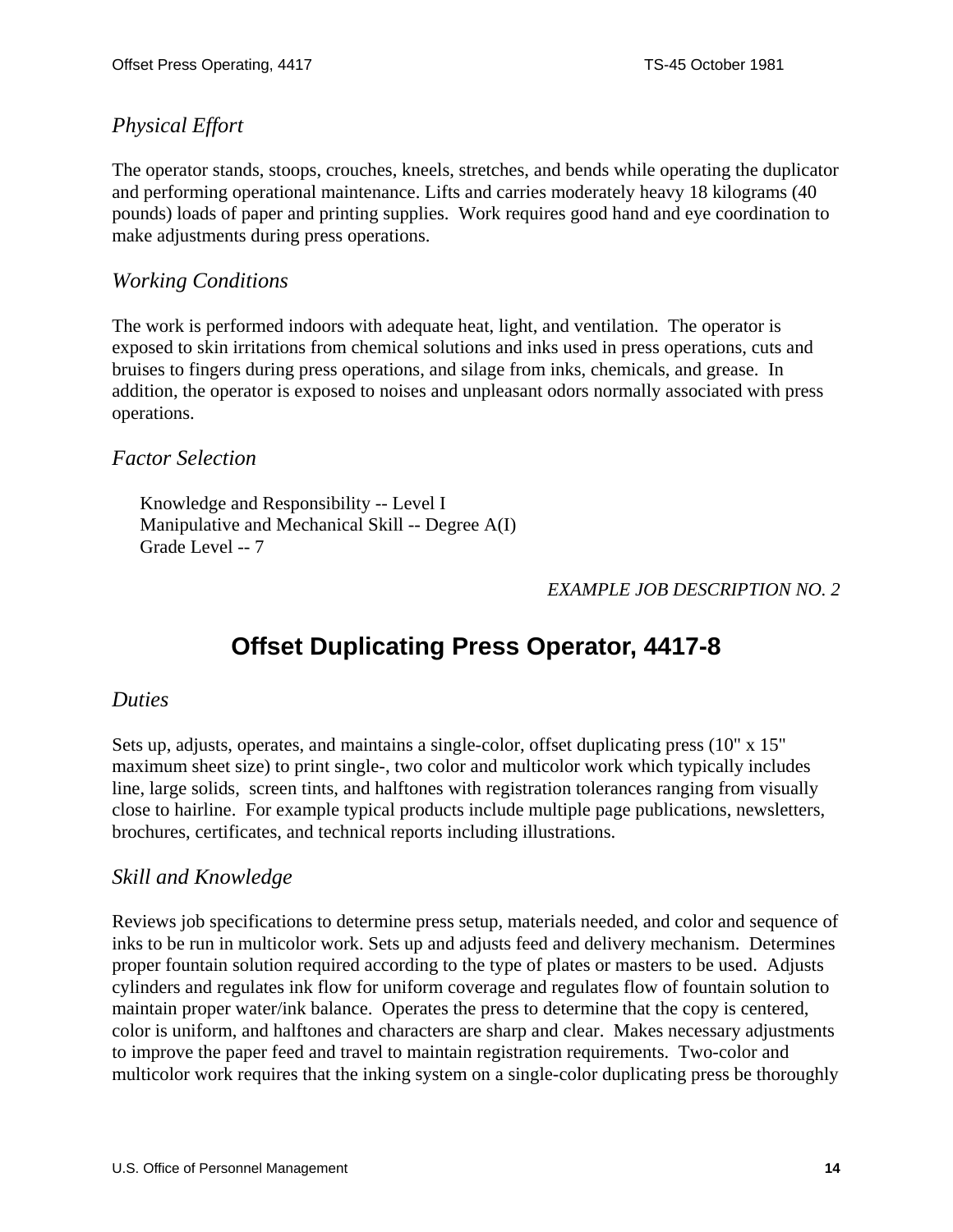cleaned between different color ink runs, and that precise adjustments are made to the feed and delivery mechanisms to maintain registration tolerances during production runs.

Observes the operation of the equipment during run, making minor adjustments to maintain correct register of one color to another, and the quality of the impression.

Performs daily maintenance on the offset duplicating equipment such as lubrication, cleaning, replacement of blankets and rollers, and minor repairs.

### *Responsibility*

The operator is responsible for the independent setup, adjustment, operation, and operational maintenance of the equipment. In addition, the operator is responsible for the registration and quality of the impression (i.e., good overall appearance, accurate registration, crisp halftones, sharp characters, and uniform and consistent colors). This includes mixing inks and fountain solutions, and making adjustments during press operation to maintain the copy quality. The work is printed in accordance with job order specifications or oral instructions. The completed work is spot checked by the press foreman.

# *Physical Effort*

The work requires prolonged standing, bending, stretching, and reaching during operation and operational maintenance of the equipment. The operator must frequently lift and carry moderately heavy 20 kilograms (40 pounds) loads of printing supplies and paper. Work requires frequent hand-arm movement, and good hand and eye coordination when precise adjustments are made during press operations.

### *Working Conditions*

The work is performed indoors with adequate heat, light, and ventilation. The operator is exposed to skin irritations from chemical solutions and inks used in press operations, cuts and bruises to fingers during press operations, and silage from inks, chemicals, and grease. In addition, the operator is exposed to noises and unpleasant odors normally associated with press operations.

#### *Factor Selection*

Knowledge and Responsibility -- Level II Manipulative and Mechanical Skill -- Degree A(II) Grade Level -- 8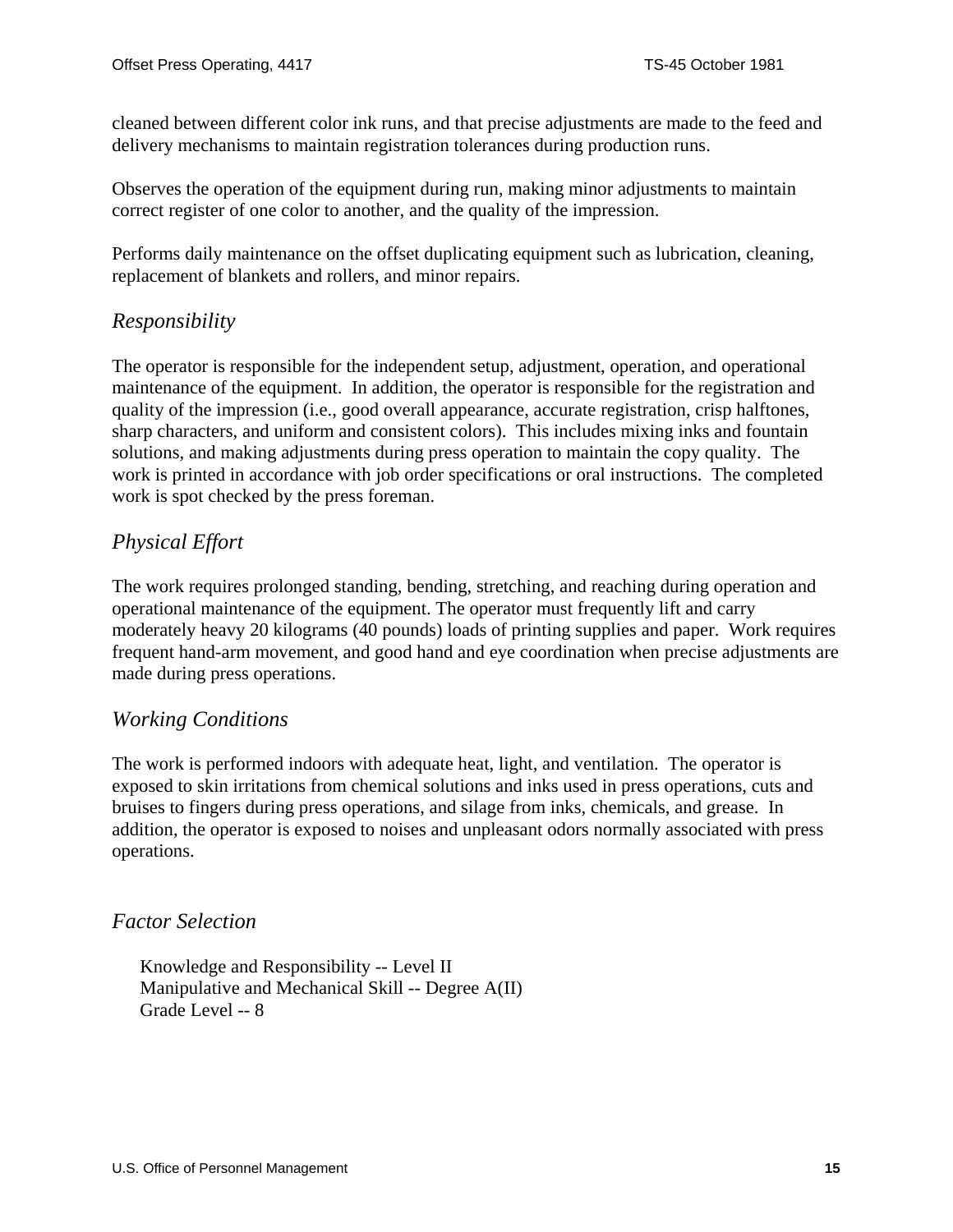#### *EXAMPLE JOB DESCRIPTION NO. 3*

# **Offset Press Operator, 4417-8**

#### <span id="page-15-0"></span>*Duties*

Sets up, adjusts, operates and maintains a single-color offset press  $[55 \times 73 \text{ cm } (22 \text{''} \times 29 \text{''})]$ maximum sheet size] to print single- and two-color work which typically includes large solids, screen tints, line, and halftones with tolerance requirements ranging from loose to visually close registration (e.g., multipaged publications which frequently contain illustrations, halftones, and graphs).

#### *Skill and Knowledge*

Reviews requisitions to determine job specifications (i.e., number of copies, type and size of paper stock, colors of ink, registration tolerances, and whether printing is to be on one or both sides). Prepares press for operation by loading stock in the feeder and making necessary adjustments to the feeder and feedboard (e.g., adjusts suctions and blast, front and side guides, and the timing of the sheet to the head stops), checks that the fountain etch solution is within the proper pH range, adjusts water and ink fountain controls to obtain water/ink balance necessary for good printing quality, sets dampening mechanism for proper contact to plate and vibrator roller, and adjusts form rollers. Inspects plate for defects. Mounts and aligns the printing plate after measuring with a micrometer the plate and blanket to determine the amount of packing necessary to obtain the proper printing pressure to allow for the thickness of the stock being run. Operates press to pull a lay sheet and inspects for misregister, uniformity of impression, ink coverage, and other elements of quality; adjusts press to correct deficiencies.

Checks work during press run for mechanical malfunctions, chemical problems, correct registration, alignment, and quality of the impression.

Performs daily and periodic operator maintenance including oiling, greasing, cleaning, and minor parts replacement.

#### *Responsibility*

Works under the direction of the pressroom foreman who makes assignments in the form of written work orders or oral instructions. Receives technical assistance only in unusual situations. Completed work is reviewed by foreman for compliance with work order requirements. Makes independent decisions regarding press setups, adjustments, and operating procedures to maintain the quality of impression and the work order requirements.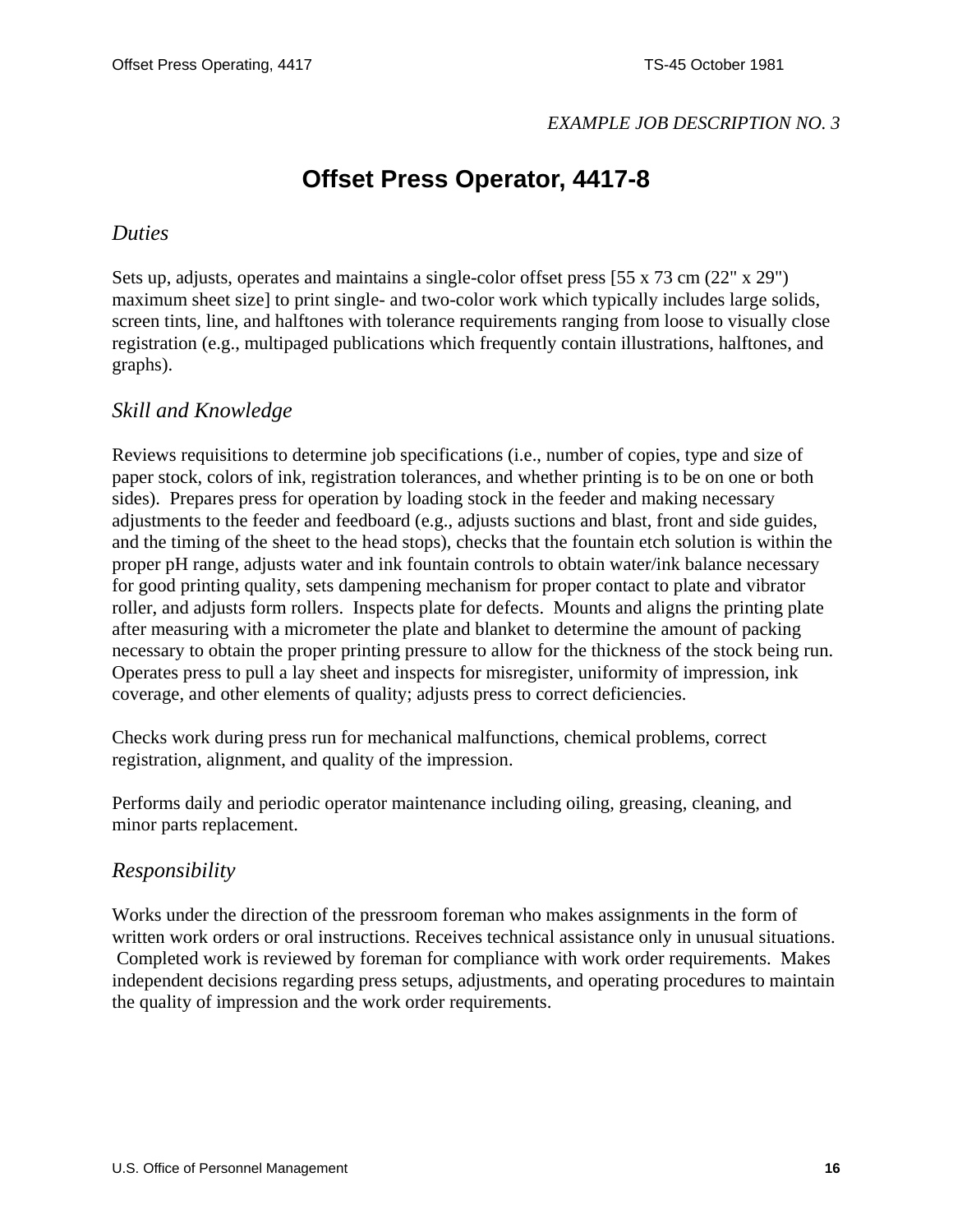# <span id="page-16-0"></span>*Physical Effort*

Prolonged standing, bending, reaching, and walking occurs; must climb upon press to make some adjustments, clear jams, clean ink fountains, press rollers, etc. Frequently lifts paper stock and printing supplies that weigh up to 23 kilograms (50 pounds).

### *Working Conditions*

The work is performed indoors with adequate heat, light, and ventilation. The operator is exposed to skin irritations from chemical solutions and inks used in press operations, cuts and bruises to fingers during press operations, and silage from inks, chemicals, and grease. In addition, the operator is exposed to noises and unpleasant odors normally associated with press operations.

### *Factor Selection*

Knowledge and Responsibility -- Level I Manipulative and Mechanical Skill -- Degree B(I) Grade Level -- 8

### *EXAMPLE JOB DESCRIPTION NO. 4*

# **Offset Press Operator, 4417-9**

#### *Duties*

Sets-up, adjusts, operates, and maintains a single-color offset press (19" x 25" maximum sheet size) to print single-color, two-color, and multicolor work which typically include large solids, screen tints, duotones, line, and halftones with registration requirements that range from visually close to hairline. For example, typical products may include graphs, brochures, texts, and technical reports.

### *Skill and Knowledge*

Determines size and type of paper stock, colors of ink, their sequence of application, the number of passes through the press, whether printing is to be on both sides, and any special setups which may be required. Performs setups according to the weight, size, and type of paper stock to be run. Makes precise adjustments to feeder, friction wheels, slow down wheels, caliper, guides, air, and vacuum pressure. Measures plate and blanket with a micrometer to determine the packing required in order to obtain the proper printing pressure to allow for the thickness of the plate, blanket, and the stock being run. Installs plate and blanket with proper packing on respective cylinders. Adjusts ink and water fountain controls to obtain proper balance. Checks the pH fountain solution and adjusts as necessary. Adds varnishes, driers, and extenders in ink when required for individual job specifications. Sets dampening mechanism and adjusts form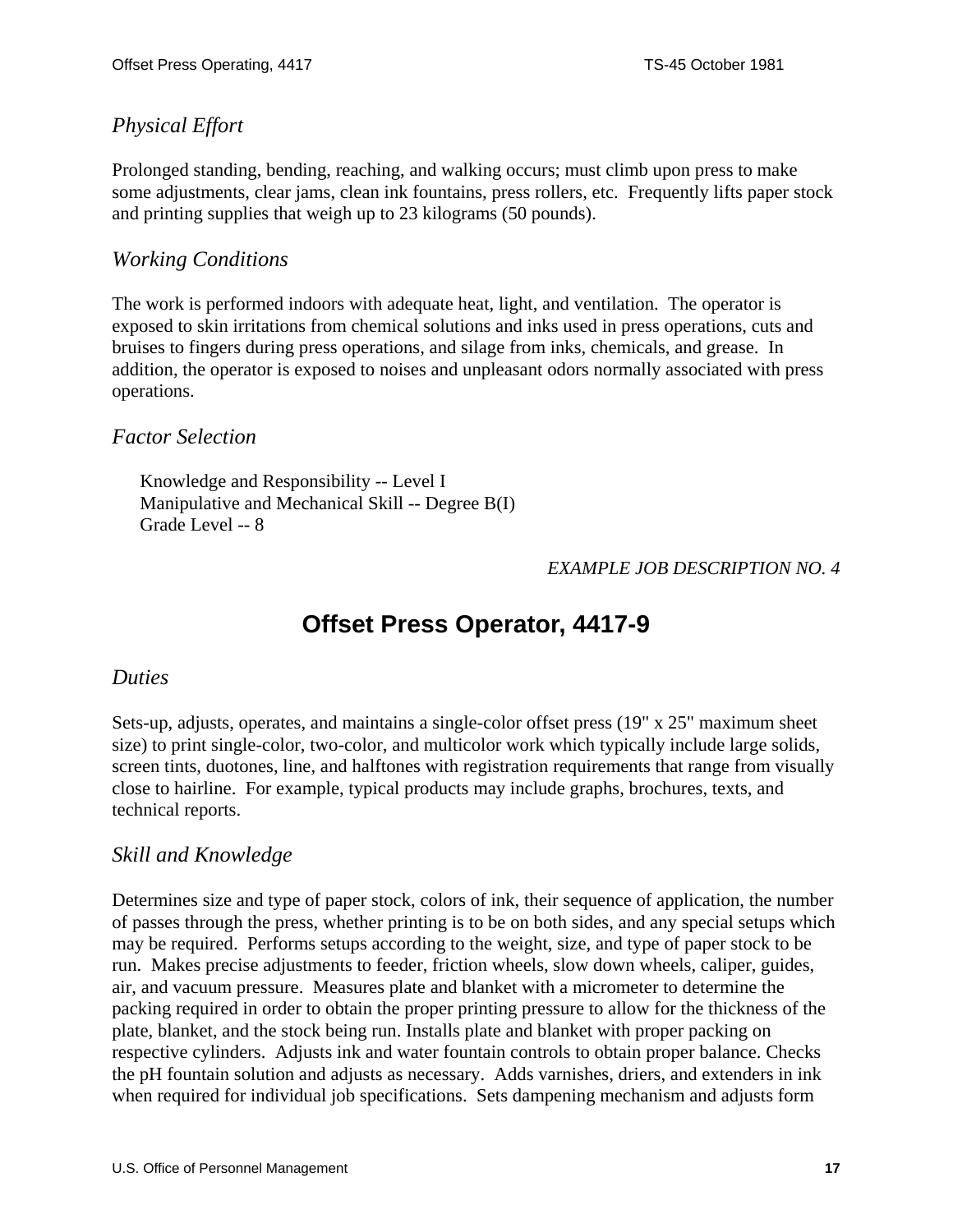and oscillator rollers. Checks cylinder pressures. Operates press to pull a lay sheet and inspects for uniformity of impression, ink coverage and color tone, and misregister. Performs precise adjustments to correct quality deficiencies.

Performs daily and periodic operator maintenance including oiling, deglazing, cleaning, and minor parts replacement.

# *Responsibility*

The press operator works under the general supervision of the pressroom foreman and receives assignments from the foreman in the form of oral instructions or written work orders. The press operator makes independent decisions regarding press setups, adjustments, and operating procedures to establish and maintain registration and quality requirements according to the work order specifications. Completed work is spot checked by the foreman for compliance with job specifications, overall acceptability, and established practices.

### *Physical Effort*

Prolonged standing, bending, reaching, and walking occurs; must climb upon press to make some adjustments, clear jams, clean ink fountains, press rollers, etc. Frequently lifts paper stock and printing supplies that weigh up to 20 kilograms (40 pounds), and occasionally, materials weighing in excess of 23 kilograms (50 pounds).

# *Working Conditions*

The work is performed indoors with adequate heat, light, and ventilation. The operator is exposed to skin irritations from chemical solutions and inks used in press operations, cuts and bruises to fingers during press operations, and silage from inks, chemicals, and grease. In addition, the operator is exposed to noises and unpleasant odors normally associated with press operations.

#### *Factor Selection*

Knowledge and Responsibility -- Level II Manipulative and Mechanical Skill -- Degree B(II)

Grade Level -- 9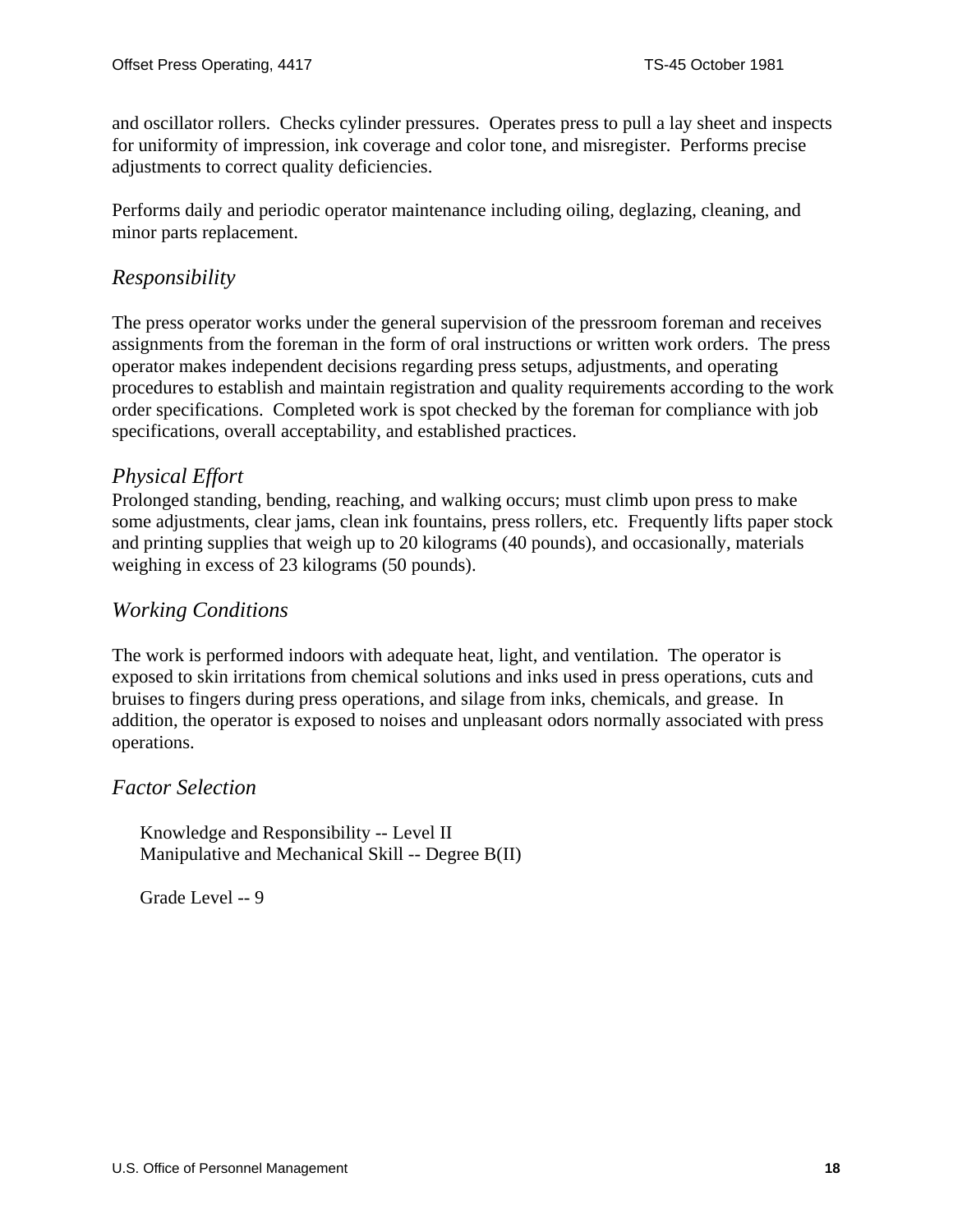#### *EXAMPLE JOB DESCRIPTION NO. 5*

# **Offset Press Operator, 4417-10**

#### <span id="page-18-0"></span>*Duties*

Sets-up, adjusts, operates, and maintains a single-color offset press [48 x 63 cm (19" x 25") maximum sheet size] to print single-color, two-color, and multicolor (four-color process) work which includes large solids, screen tints, line, and halftones with critical color values and registration requirements ranging from hairline to critical. Typical products include multipaged publications which frequently contain halftones, text, medical illustrations, and graphs (e.g., medical atlases).

#### *Skill and Knowledge*

Determines the press setup according to the imposition of the run (sheetwise or work and turn), the size and thickness of the paper stock, the thickness of the offset plate, and the sequence in which different color inks are to be printed. Performs a variety of setups and adjustments according to the work to be printed. Examines offset plates for imperfections and checks for correct positioning of images on color plates. Mixes fountain solution to obtain proper pH (indicates alkaline-acid levels) and maintains proper percentage of alcohol in fountain solution. Measures blanket, plate, and paper with a micrometer to determine plate packing necessary to obtain the proper "squeeze" (printing pressure). Installs plate with required packing and adjusts plate tension on cylinder. Loads paper in feeder and adjusts feeder and delivery mechanism for proper press operation. Checks sheet timing to head stops. Adjusts fountain controls to obtain proper water/ink balance. Sets dampening mechanism for proper contact and adjusts rollers. Operates press to "pull" lay sheet and inspect for misregister, uniformity of impression, color tone (fidelity), and other elements of quality. Makes necessary color corrections and/or press adjustments prior to production run to meet and maintain the quality specifications of the work.

Cleans, lubricates, and maintains the press, making minor repairs and replacing worn or broken parts as required. Performs periodic maintenance recommended by the manufacturer.

#### *Responsibility*

The press operator receives general supervision from the plant supervisor, consisting of work assignments in the form of written work orders and oral instructions. The press operator makes independent decisions based on craft practices to determine press operating procedures to establish and maintain critical registration and color requirements according to work order specifications. Completed work is reviewed by the plant supervisor for overall acceptability and color fidelity to original material.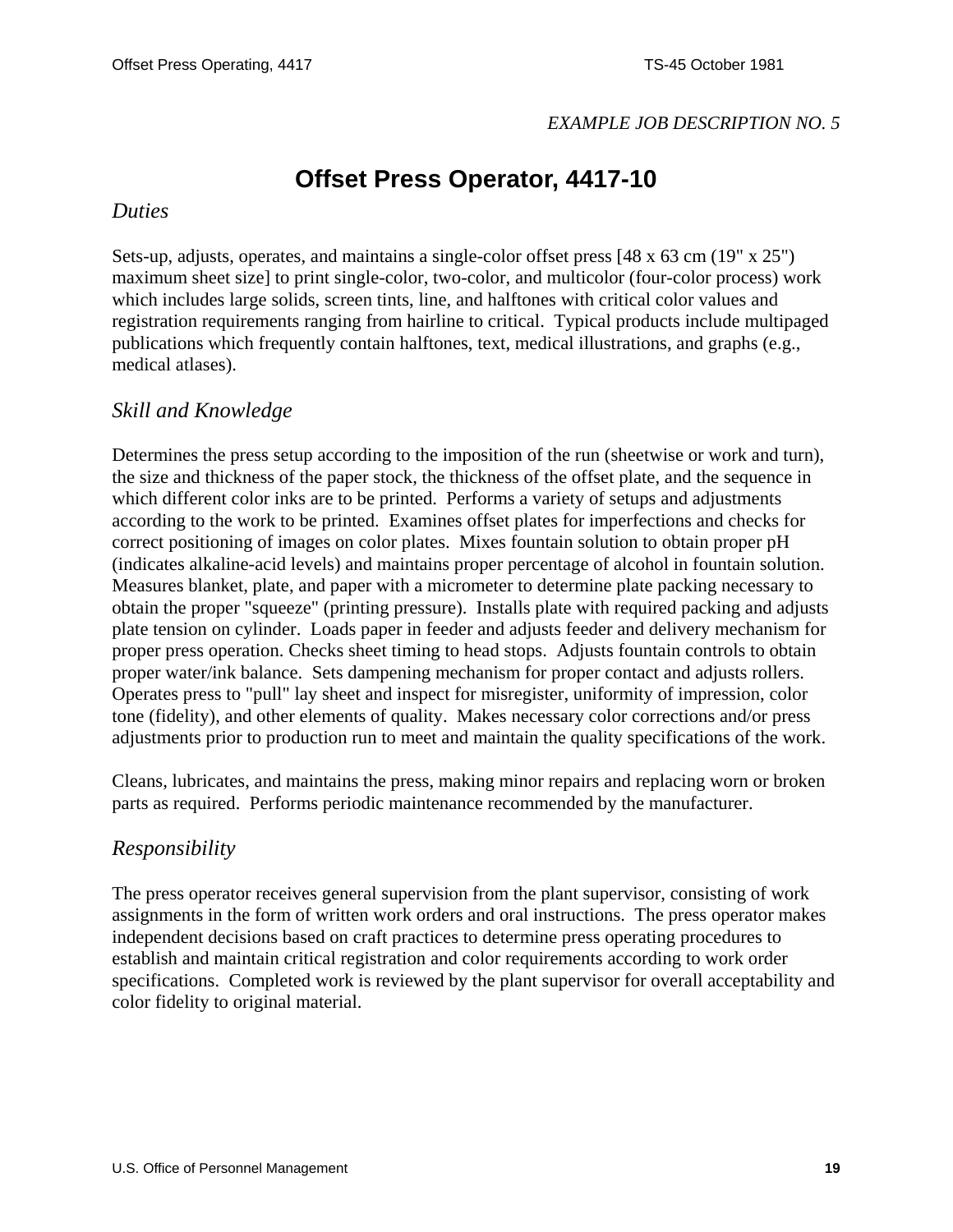# <span id="page-19-0"></span>*Physical Effort*

Prolonged standing, bending, reaching, and walking occurs; must climb upon press to make some adjustments, clear jams, clean ink fountains, press rollers, etc. Frequently lifts paper stock and printing supplies that weigh up to 23 kilograms (50 pounds).

### *Working Conditions*

The work is performed indoors with adequate heat, light, and ventilation. The operator is exposed to skin irritations from chemical solutions and inks used in press operations, cuts and bruises to fingers during press operations, and silage from inks, chemicals, and grease. In addition, the operator is exposed to noises and unpleasant odors and fumes normally associated with press operations.

### *Factor Selection*

Knowledge and Responsibility -- Level III Manipulative and Mechanical Skill -- Degree B(III) Grade Level -- 10

### *EXAMPLE JOB DESCRIPTION NO. 6*

# **Offset Press Operator, 4417-9**

#### *Duties*

Sets-up, adjusts, operates, and maintains a single-color offset press [88 x 113 cm (35" x 45") maximum sheet size] to print single- and two-color work involving large solids, tint screens, line, and halftones with loose to close registration requirements (e.g., training manuals and technical reports).

### *Skill and Knowledge*

Determines press setups according to specifications and requirements in work orders. Performs setups according to type and weight of paper stock and how the work is to be run (e.g., work and turn, work and tumble). Makes necessary adjustments to feed mechanism (e.g., levels stockpile, sets up separator, adjusts pickup, air and vacuum pressures), feedboard (e.g., adjusts sheet guides, front stops, side guides and sets fast sheet and multiple sheet detectors, and times sheet to front stops). Mixes fountain solution from concentrated stock etch and gum arabic to proper pH values. Add varnishes, driers, and extenders to inks to meet individual job specifications. Determines amount of under packing necessary after measuring the thickness of the plate, blanket, and paper stock with a micrometer. Inspects plate for obvious defects. Installs and aligns plate with proper packing. Adjusts delivery mechanism (e.g., rear and side joggers) operates press, pulls a "lay sheet," and checks for uniformity of impression, misregister, and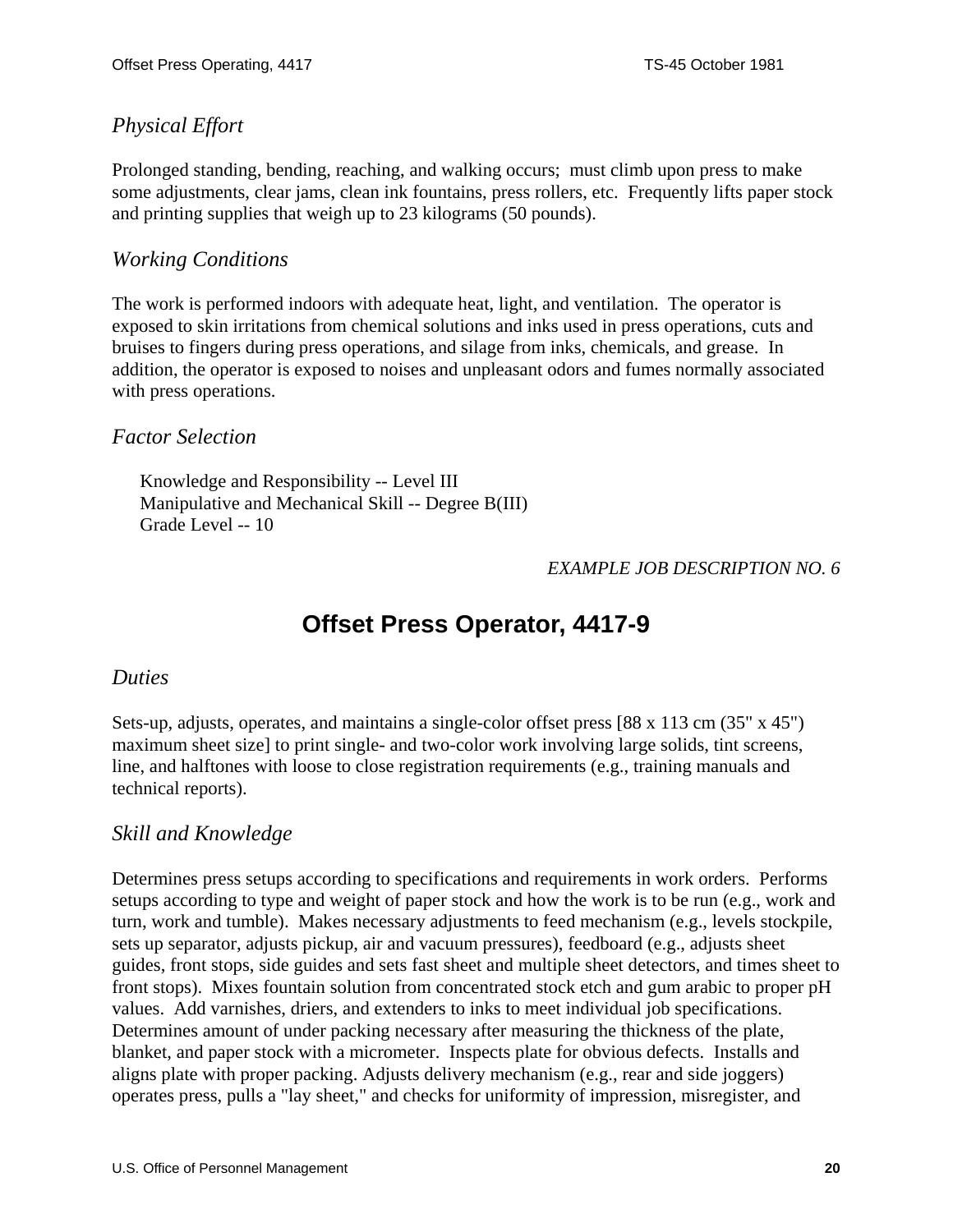overall quality; adjusts press to correct for deficiencies and ensure printing of an acceptable and approved quality.

Inspects press operation to maintain quality of impression, registration requirements, prevent paper wrinkles, and to prevent or correct mechanical or chemical difficulties.

Performs daily and periodic operator maintenance by oiling, greasing, cleaning cylinder surfaces, and minor parts replacement.

### *Responsibility*

Receives general supervision from the pressroom foreman, consisting of work assignments in the form of written work orders and verbal instructions. Makes independent decisions regarding press setups, adjustments, and operating procedures according to accepted practices and established procedures. Completed work is spot checked for compliance with work order requirements, instructions, and trade practices.

# *Physical Effort*

The work requires climbing and prolonged standing, stretching, bending, and reaching during the operation and maintenance of the press. The operator must frequently lift and carry supplies weighing from 14 to 23 kilograms (30 to 50 pounds) and, occasionally, materials weighing up to 34 kilograms (75 pounds). The work requires good vision and good hand and eye coordination.

#### *Working Conditions*

The work is performed in a shop which is well lighted and heated but extremely noisy. The press operator is exposed to skin irritations and unpleasant odors and fumes from inks, solvents, acids, and other chemicals normally associated with pressroom operations. Also, the press operator is exposed to hazards from moving parts on the press and possible cuts from paper edges.

#### *Factor Selection*

Knowledge and Responsibility -- Level I Manipulative and Mechanical Skill -- Degree C(I) Grade Level -- 9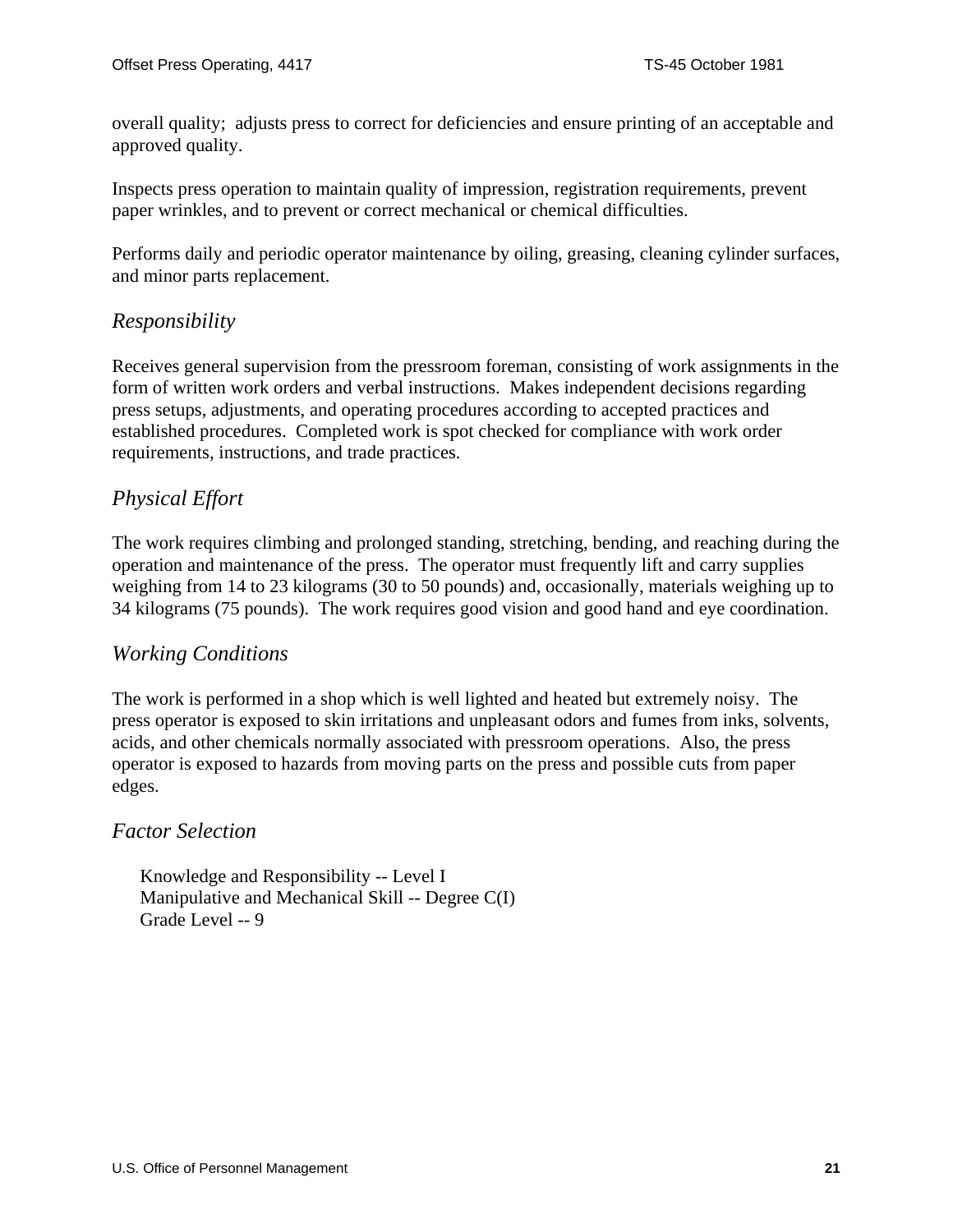#### *EXAMPLE JOB DESCRIPTION NO. 7*

# **Offset Press Operator, 4417-10**

#### <span id="page-21-0"></span>*Duties*

Sets-up, adjusts, operates, and maintains a two-color offset press [105 x150 cm (42" x 60") maximum sheet size] to print two-color and multicolor maps and charts involving line work, screen tints, and halftones in various color combinations with registration requirements ranging from close to hairline with precise color values.

Overprints corrections and additional information onto previously printed but unissued maps and charts.

Directs the activities of two press helpers in setting up and operating the press.

### *Skill and Knowledge*

Reviews job specifications for feature coverage, color, and registration requirements to determine the press setup and the sequence of colors to be printed. Performs setups and makereadies (adjustments). Adjusts and loads feed mechanism. Performs precise adjustments to registering mechanisms. Measures stock, blanket, and plate with a micrometer to determine the amount of packing necessary. Checks press plates to determine that they are in running condition and will yield quality images. Installs plates and blankets with proper packing; interchanges packing sheets between blankets and plate cylinders to achieve precise print size. Adjusts positioning of cylinders for exact alignment. Mixes inks to obtain proper color and adds varnishes and driers as required. Mixes solutions for water fountains. Adjusts ink fountains for proper ink coverage to maintain quality printing. Sets dampening mechanism. Checks and adjusts as necessary the pressure between plates, blankets, and impression cylinders. Pulls proof copy to inspect for misregister and imperfections. Makes necessary adjustments to ensure printing of an acceptable quality as required in the work order specifications.

Inspects printed sheets at frequent intervals during press run for accuracy of register and proper color. Makes adjustments as necessary. Maintains press by oiling and greasing, cleaning cylinder surfaces, making minor repairs, and replacing broken and worn parts as required.

#### *Responsibility*

Works independently under general supervision of the printing press foreman who issues work assignments in the form of written work orders. Receives advice and guidance on unusually complex technical problems (i.e., difficult registration or in obtaining desired shade of color).

Proof copies are frequently pulled and checked by a quality control inspector during the press run for technical adequacy, accuracy, and conformance with established standards and adherence to job specifications.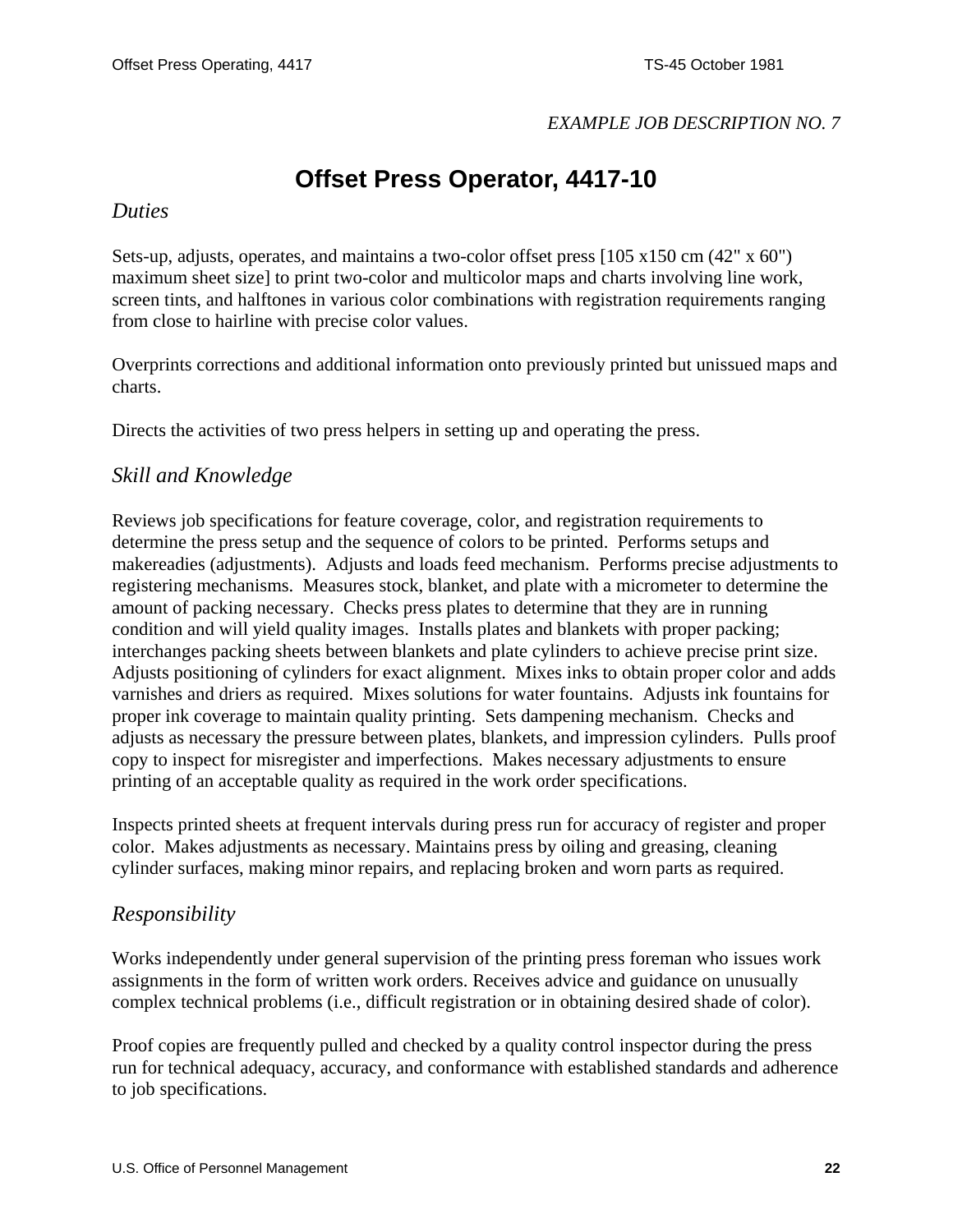# <span id="page-22-0"></span>*Physical Effort*

The work requires climbing and prolonged standing, stretching, bending, and reaching during the operation and maintenance of the press. The operator must frequently lift and carry supplies weighing from 14 to 23 kilograms (30 to 50 pounds) and, occasionally, materials weighing up to 34 kilograms (75 pounds). The work requires good vision and good hand and eye coordination.

### *Working Conditions*

The work is performed in a shop which is well lighted and heated but extremely noisy. The press operator is exposed to skin irritations and unpleasant odors and fumes from inks, solvents, acids, and other chemicals normally associated with press room operations. Also, the press operator is exposed to hazards from moving parts on the press and possible cuts from paper edges.

### *Factor Selection*

Knowledge and Responsibility -- Level II Manipulative and Mechanical Skill -- Degree C(II) Grade Level -- 10

#### *EXAMPLE JOB DESCRIPTION NO. 8*

# **Offset Press Operator, 4417-11 (Second Press Operator)**

#### *Duties*

Serves as second press operator on a five-color offset press [105 x 150 cm (42" x 60") maximum sheet size] and performs or assists in setups, adjustments, operation, and maintenance of the press to print multicolor maps and charts involving line, screen tints, and halftones in various color combinations with hairline to critical registration requirements, and very exacting and precise maintenance of color values. As required, directs the activities of a lower graded press operator and two helpers in the setup, adjustment, operation, and maintenance of the press.

### *Skill and Knowledge*

Reviews job specifications for color, feature coverage, and registration requirements to determine press setup, color sequence, and material requirements. Performs all makeready tasks, setups, and adjustments to the press including inspecting of the printing plates. Adjusts continuous feeder and delivery mechanisms. Determines the amount of packing necessary to obtain proper printing pressures. Installs plates and blankets with correct packing. Adjusts cylinder for proper pressure and alignment.

Mixes solutions for water fountains and adjusts electronic dampening system and other automatic attachments of various types. Mixes inks to achieve required color value and